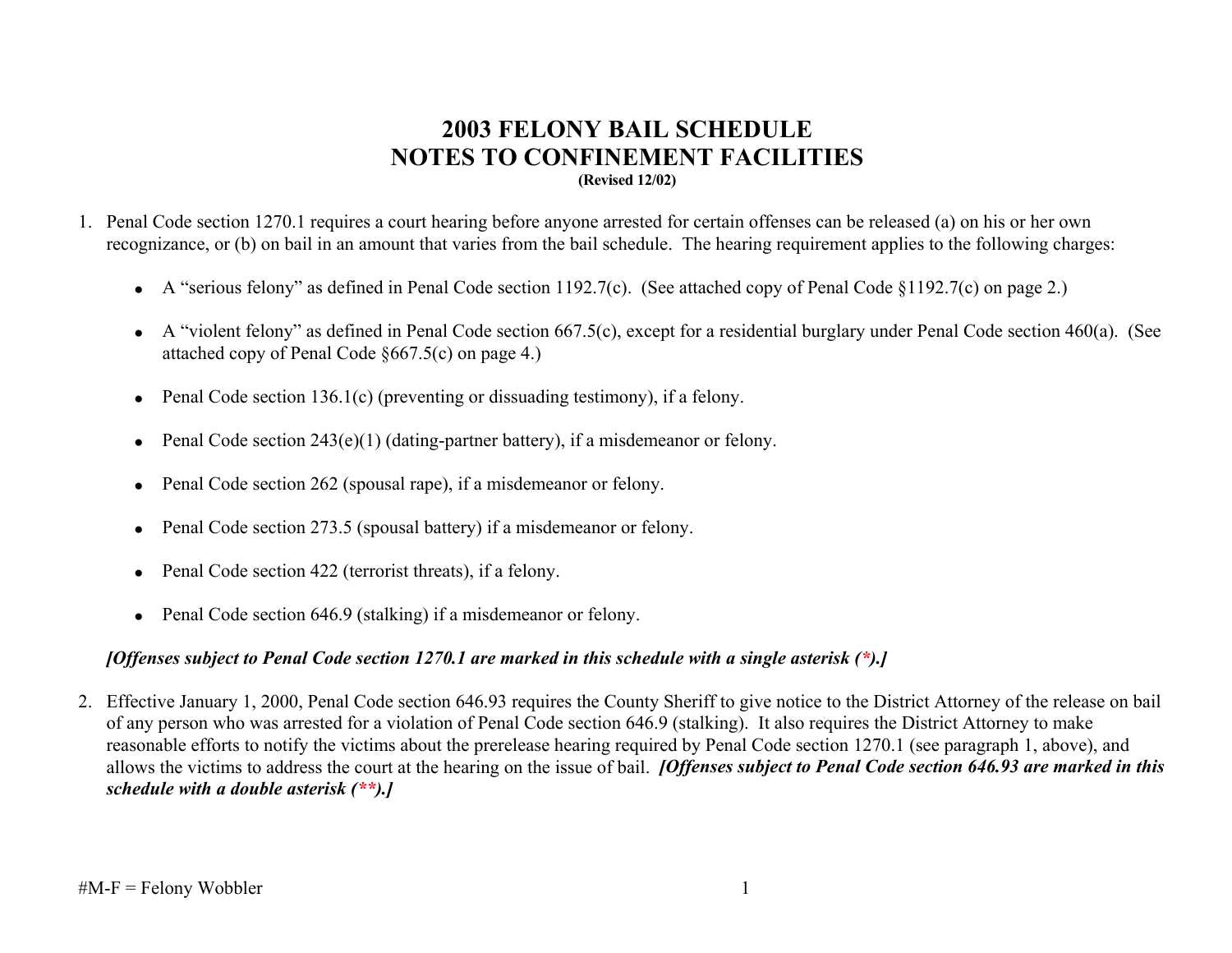#### **PENAL CODE SECTION 1192.7(c)**

- (c) As used in this section, "serious felony" means any of the following:
- (1) Murder or voluntary manslaughter;
- (2) Mayhem;
- (3) Rape;
- (4) Sodomy by force, violence, duress, menace, threat of great bodily injury, or fear of immediate and unlawful bodily injury on the victim or another person;
- (5) Oral copulation by force, violence, duress, menace, threat of great bodily injury, or fear of immediate and unlawful bodily injury on the victim or another person;
- (6) Lewd or lascivious act on a child under the age of 14 years;
- (7) Any felony punishable by death or imprisonment in the state prison for life;
- (8) Any felony in which the defendant personally inflicts great bodily injury on any person, other than an accomplice, or any felony in which the defendant personally uses a firearm;
- (9) Attempted murder;
- (10) Assault with intent to commit rape, mayhem, sodomy, oral copulation, or robbery;
- (11) Assault with a deadly weapon or instrument on a peace officer;
- (12) Assault by a life prisoner on a noninmate;
- (13) Assault with a deadly weapon by an inmate;
- (14) Arson;
- (15) Exploding a destructive device or any explosive with intent to injure;
- (16) Exploding a destructive device or any explosive causing great bodily injury or mayhem;
- (17) Exploding a destructive device or any explosive with intent to murder;
- (18) Burglary of an inhabited dwelling house, vessel, as defined in the Harbors and Navigation Code, which is inhabited and designed for habitation, floating home as defined in subdivision (d) of Section 18075.55 of the Health and Safety Code, trailer coach, as defined by the Vehicle Code, or the inhabited portion of any other building.;
- (19) Robbery or bank robbery;
- (20) Kidnapping;
- (21) Holding of a hostage by a person confined in a state prison;
- (22) False imprisonment as described in Section 210.5.
- (23) Attempt to commit a felony punishable by death or imprisonment in the state prison for life.
- (24) Any felony in which the defendant personally used a dangerous or deadly weapon.
- (25) Selling furnishing, administering, giving, or offering to sell, furnish, administer, or give to a minor any heroin, cocaine, phencyclidine (PCP),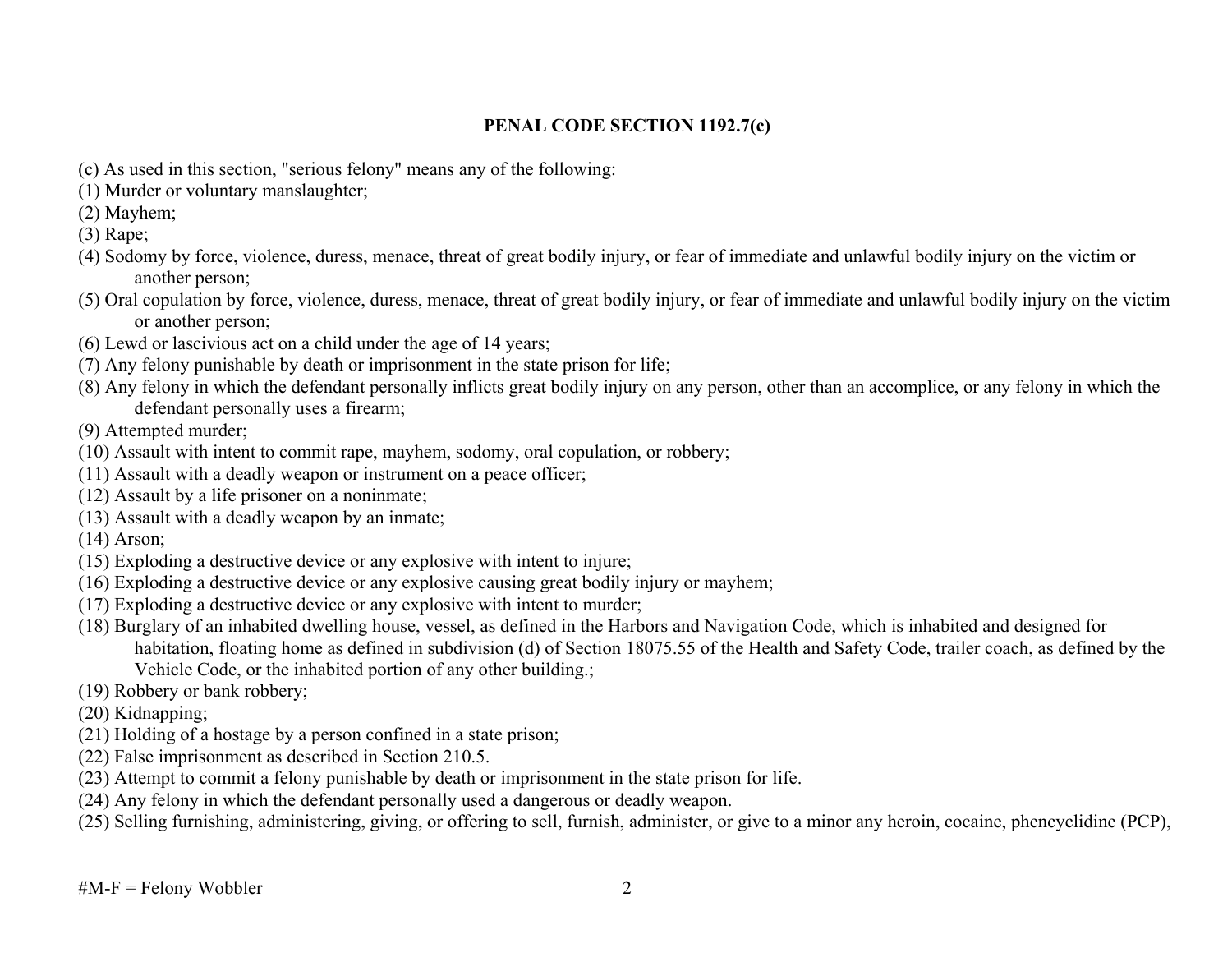or any methamphetamine-related drug, as described in paragraph (2) of subdivision (d) of Section 11055 or the Health and Safety Code, or any of the precursors of methamphetamines, as described in subparagraph (A) of paragraph (1) of subdivision (f) of Section 11055 or subdivision (a) of Section 1100 of the Health and Safety Code.

- (26) Any violation of subdivision (a) of Section 289 where the act is accomplished against the victim's will by force, violence, duress, menace or fear of immediate and unlawful bodily injury on the victim or another person.
- (27) Grand theft involving a firearm.
- (28) Carjacking.
- (29) Any violation of Section 288.5.
- (30) Any violation of Section 244.
- (31) Assault with a deadly weapon or instrument on a firefighter.
- (32) Any violation of Section 264.1
- (33) Any violation of Section 12022.53.
- (34) Any attempt to commit a crime listed in this subdivision other than an assault.
- (35) Any conspiracy to commit an offense described in paragraph (25) as it applies to Section 11370.4 of the Health and Safety Code where the defendant conspirator was substantially involved in the planning, direction or financing of the underlying offense.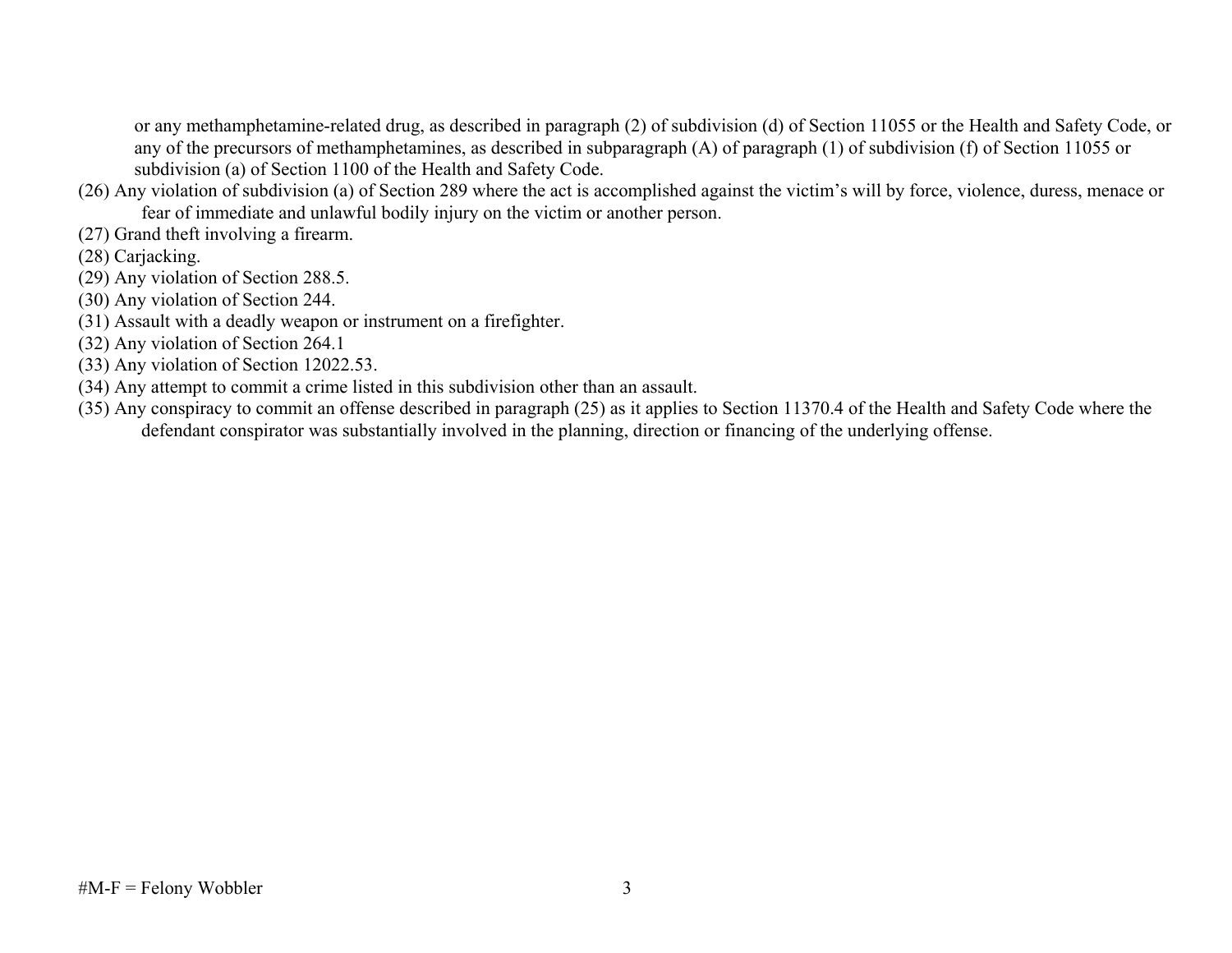#### **PENAL CODE SECTION 667.5(c)**

- (c) For the purpose of this section, "violent felony" shall mean any of the following:
- (1) Murder or voluntary manslaughter.
- (2) Mayhem.
- (3) Rape as defined in paragraph (2) or (6) of subdivision (a) of Section 261 or paragraph (1) or (4) of subdivision (a) of Section 262.
- (4) Sodomy by force, violence, duress, menace, or fear of immediate and unlawful bodily injury on the victim or another person.
- (5) Oral copulation by force, violence, duress, menace, or fear of immediate and unlawful bodily injury on the victim or another person.
- (6) Lewd acts on a child under the age of 14 years as defined in Section 288.
- (7) Any felony punishable by death or imprisonment in the state prison for life.
- (8) Any felony in which the defendant inflicts great bodily injury on any person other than an accomplice which has been charged and proved as provided for in Section 12022.7 or 12022.9 on or after July 1, 1977, or as specified prior to July 1, 1977, in Sections 213, 264, and 461, or any felony in which the defendant uses a firearm which use has been charged and proved as provided in Section 12022.5, 12022.53 or 12022.55.
- (9) Any robbery perpetrated in an inhabited dwelling house, vessel, as defined in Section 21 of the Harbors and Navigation Code, which is inhabited and designed for habitation, an inhabited floating home as defined in subdivision (d) of Section 18075.55 of the Health and Safety Code, an inhabited trailer coach, as defined in the Vehicle Code, or in the inhabited portion of any other building, wherein it is charged and proved that the defendant personally used a deadly or dangerous weapon, as provided in subdivision (b) of Section 12022, in the commission of that robbery..
- (10) Arson, in violation of subdivision (a) or (b) of Section 451.
- (11) The offense defined in subdivision (a) of Section 289 where the act is accomplished against the victim's will by force, violence, duress, menace, or fear of immediate and unlawful bodily injury on the victim or another person.
- (12) Attempted murder.
- (13) A violation of Section 12308.
- (14) Kidnapping in violation of subdivision (b) of Section 207.
- (15) Kidnapping, as punished in subdivision (b) o Section 208.
- (16) Continuous sexual abuse of a child, in violation of Section 288.5.
- (17) Carjacking, as defined in subdivision (a) of Section 215, if it is charged and proved that the defendant personally used a dangerous or deadly weapon as provided in subdivision (b) of Section 12022 in the commission of the carjacking.
- (18) Any robbery of the first degree punishable pursuant to subparagraph (A) of paragraph (1) of subdivision (a) of Section 213.
- (19) A violation of Section 264.1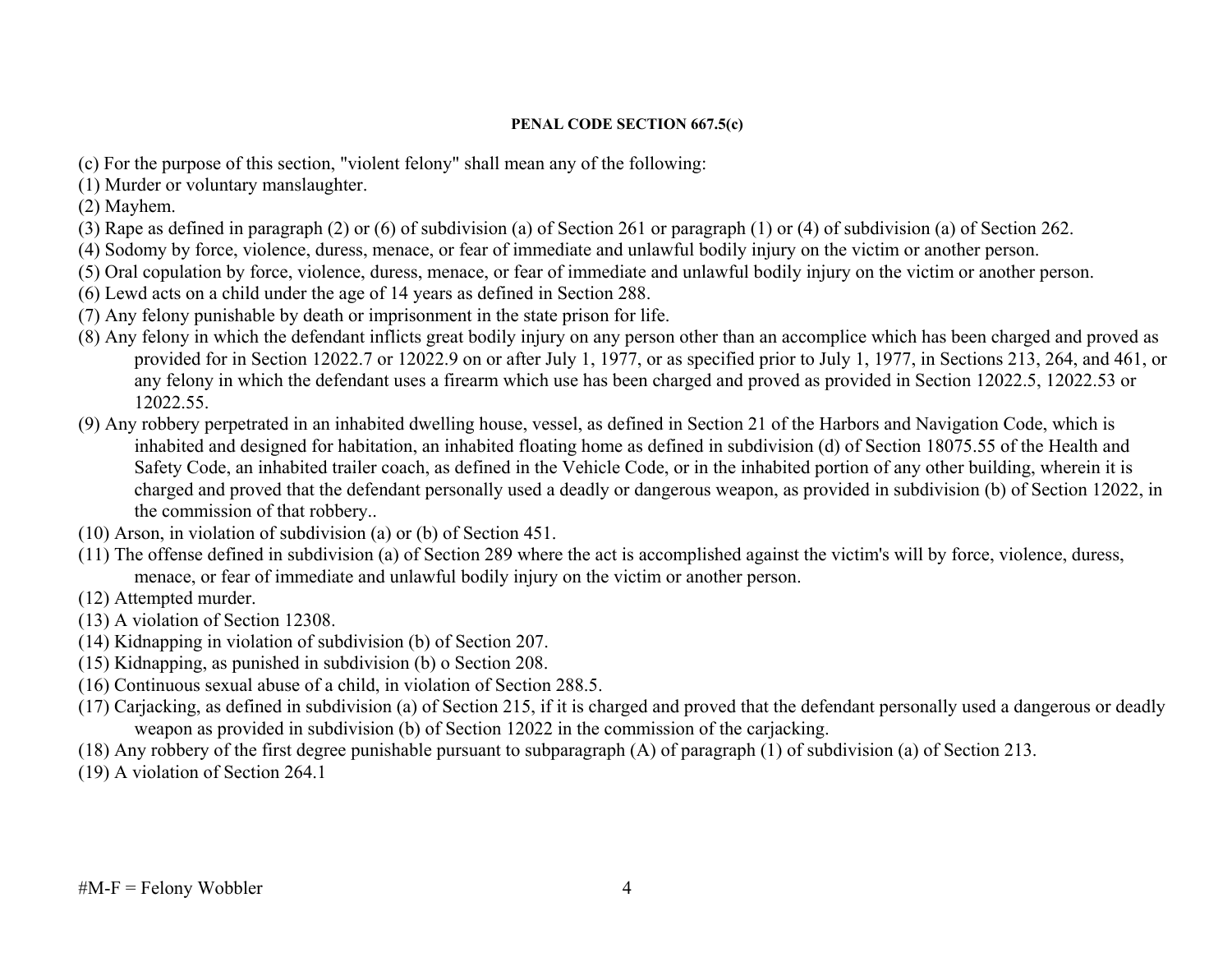# **2003 FELONY BAIL SCHEDULE**

 **(Revised 12/02)** 

**Note: For any offense not listed,** *bail = sentence (midterm) x 5K (minimum 10K)* 

**Penal Code 664:** *Attempts Not Listed = One-half the scheduled bail of the completed offense subject to the 10K minimum*

### **OFFENSE** DESCRIPTION **TYPE# BAIL SENTENCE**  $32$  ACCESSORY – After the fact to a felony F 15K 16-2-3 37 \*Treason F 0 death/life without parole 67 Bribery 15K 2-3-4 67.5 Bribery of Public Officer or Employee (If theft of thing given or offered would be grand theft) F 10K 16-2-3 68 | Taking Bribe **F** 15K | 2-3-4 69 Resisting Arrest/Threatening Officer F 10K 16-2-3 76 Threats to the Life of an Official or Judge F 100K 92 Bribing Judge or Juror F 15K 2-3-4 93 Accepting Bribe by Judge or Juror F 15K 2-3-4 115 Offering Forged/False Documents for Filing F F 10K 16-2-3 118(126) Perjury 2-3-4 127 Subornation of Perjury F 15K 2-3-4 128 \*Perjury-Capital Case F 0 death/life without parole

# **PENAL CODE**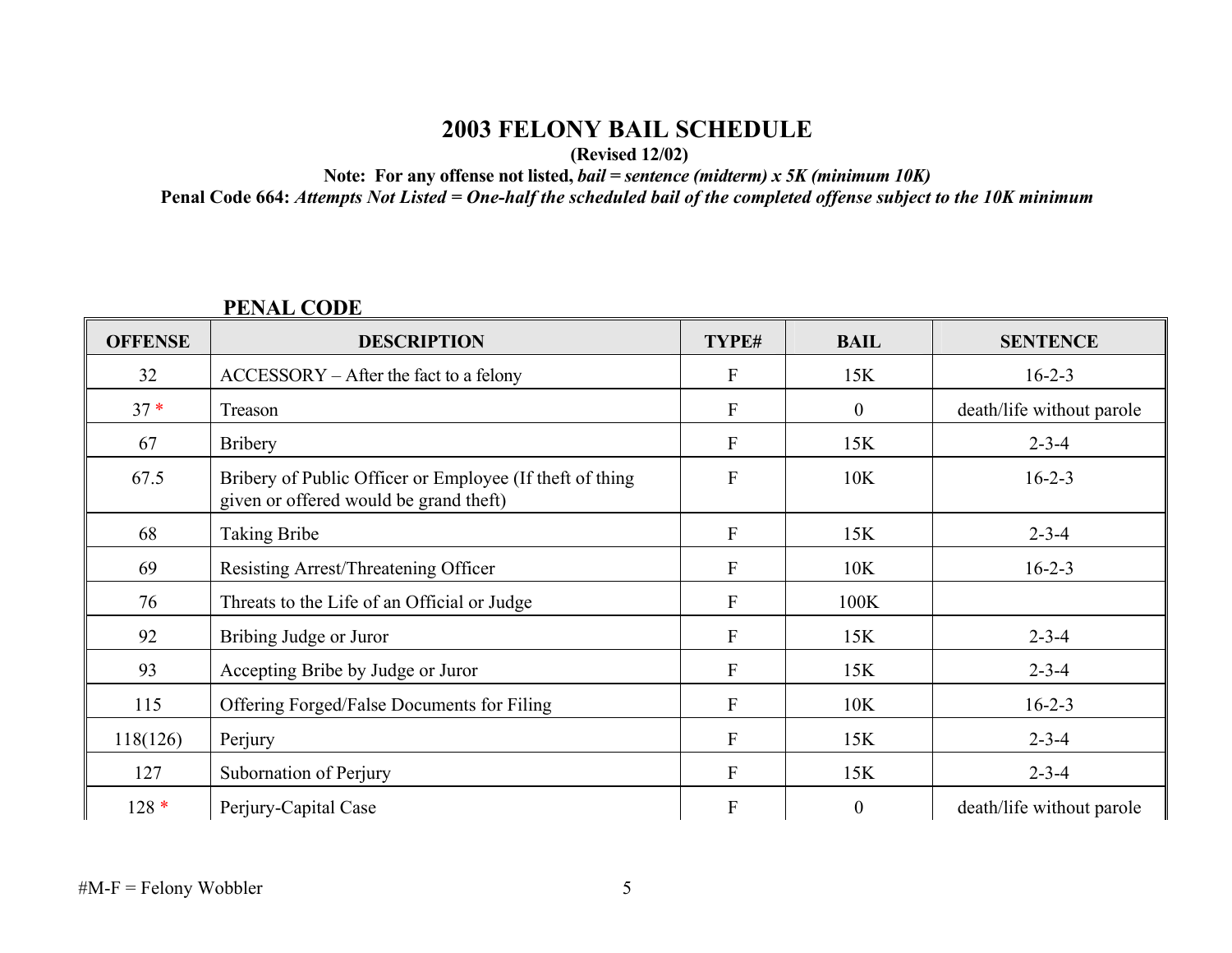| <b>OFFENSE</b> | <b>DESCRIPTION</b>                                                              | TYPE#                     | <b>BAIL</b>                     | <b>SENTENCE</b>                            |
|----------------|---------------------------------------------------------------------------------|---------------------------|---------------------------------|--------------------------------------------|
| $136.1(c)$ *   | Preventing or dissuading a victim or witness from testifying                    | $\overline{F}$            | 15K                             | $2 - 3 - 4$                                |
| 137(b)         | Inducing false testimony                                                        | $\mathbf{F}$              | 15K                             | $2 - 3 - 4$                                |
| 139            | Threats of force or violence against witness or victim                          | $M-F$                     | 15K                             | $2 - 3 - 4$                                |
| 148.10(a)      | Resisting officer & causing death or serious BI                                 | $M-F$                     | 15K                             | $2 - 3 - 4$                                |
| 149            | Assault by Officer Under Color of Authority                                     | $\boldsymbol{\mathrm{F}}$ | 10K                             | $16 - 2 - 3$                               |
| 165            | Bribery of Councilman, Supervisor, etc.                                         | F                         | 15K                             | $2 - 3 - 4$                                |
| 182            | Conspiracy                                                                      | ${\bf F}$                 | same as<br>underlying<br>felony | same as underlying felony                  |
| 182(a)(6)      | Conspiracy to commit any crime against President, Vice<br>President, and others | $\overline{F}$            | 35K                             | $5 - 7 - 9$                                |
| 186.22(a)      | Participation in street gang activity                                           | $M-F$                     | 10K                             | $1 - 2 - 3$                                |
| 186.28         | Transferring control of firearm to gang member                                  | $M-F$                     | 10K                             | $16 - 2 - 3$                               |
| $187*$         | Murder, First Degree                                                            | $\mathbf{F}$              | $\boldsymbol{0}$                | Death, life without or<br>25 years to life |
| $187*$         | Murder, Second Degree                                                           | ${\bf F}$                 | $\boldsymbol{0}$                | 15 to life                                 |
| $190.26*$      | Second Degree Murder of a Peace Officer                                         | $\overline{F}$            | $\boldsymbol{0}$                |                                            |
| 191.5(a)       | Gross Vehicular Manslaughter                                                    | $\mathbf{F}$              | 30K                             | $4 - 6 - 10$                               |
| 191.5(2)       | Vehicular manslaughter while intoxicated                                        | $\mathbf{F}$              | 30K                             | $4 - 6 - 10$                               |
| $192(a)$ *     | Manslaughter                                                                    | $\mathbf{F}$              | 30K                             | $3 - 6 - 11$                               |
| 192(b)         | <b>Involuntary Manslaughter</b>                                                 | $\mathbf{F}$              | 15K                             | $2 - 3 - 4$                                |
| 192(c)(1)      | Vehicle Manslaughter                                                            | $M-F$                     | 20K                             | $2 - 4 - 6$                                |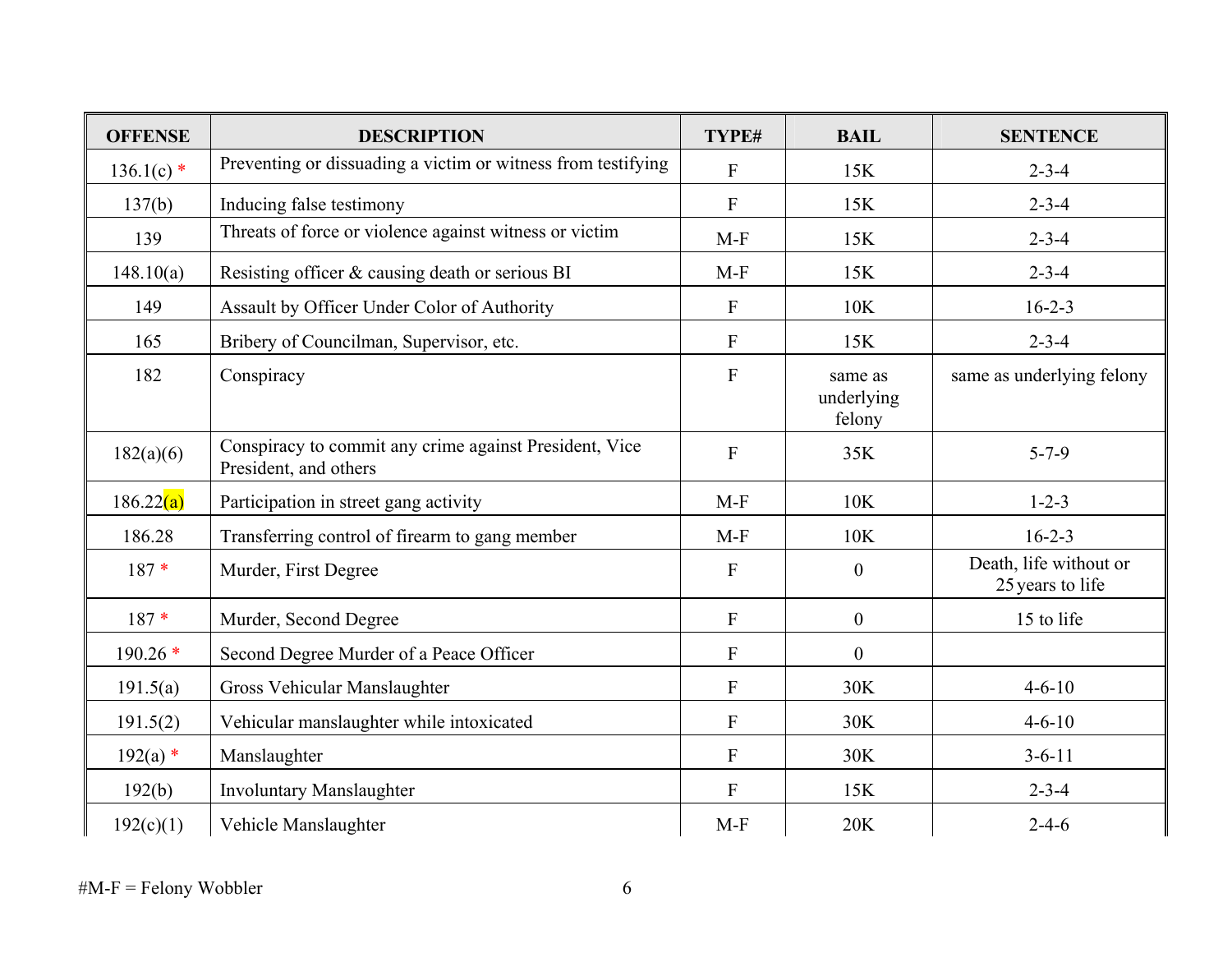| <b>OFFENSE</b>       | <b>DESCRIPTION</b>                                                                                                           | TYPE#                     | <b>BAIL</b>      | <b>SENTENCE</b>              |
|----------------------|------------------------------------------------------------------------------------------------------------------------------|---------------------------|------------------|------------------------------|
| 192(c)(3)            | Vehicular homicide (DUI without gross negligence)                                                                            | $\mathbf{F}$              | 10K              | $16 - 2 - 3$                 |
| $203 *$              | Mayhem                                                                                                                       | $\mathbf{F}$              | 20K              | $2 - 4 - 8$                  |
| $205*$               | <b>Aggravated Mayhem</b>                                                                                                     | $\mathbf F$               | $\boldsymbol{0}$ | life                         |
| $206 *$              | Torture                                                                                                                      | $\mathbf{F}$              | $\boldsymbol{0}$ | life                         |
| $207(a)$ *           | Kidnapping                                                                                                                   | $\boldsymbol{\mathrm{F}}$ | 25K              | $3 - 5 - 8$                  |
| $207(b)$ *           | Kidnapping victim under 14                                                                                                   | $\mathbf{F}$              | 50K              | $5 - 8 - 11$                 |
| $209 *$              | Kidnap for ransom, robbery or sex offense                                                                                    | ${\bf F}$                 | $\boldsymbol{0}$ | life/life without            |
| $209.5*$             | Kidnap during commission of a car jacking                                                                                    | $\mathbf{F}$              | $\theta$         | life                         |
| $211*$<br>(212.5)(a) | Robbery (first)                                                                                                              | $\mathbf{F}$              | 20K              | $3-4-6$                      |
| $211*$               | Robbery (second)                                                                                                             | $\mathbf{F}$              | 15K              | $2 - 3 - 5$                  |
| $213(b)$ *           | <b>Attempted Robbery</b>                                                                                                     | $\mathbf{F}$              | 10K              | $16 - 2 - 3$                 |
| $215*$               | Car Jacking                                                                                                                  | $\mathbf{F}$              | 50K              | $3 - 5 - 9$                  |
| 217.1(a)             | <b>Assault Government Officer</b>                                                                                            | $M-F$                     | 10K              | $16 - 2 - 3$                 |
| $217.1(b)$ *         | Attempted murder of Government Officer                                                                                       | $\overline{F}$            | $\boldsymbol{0}$ | 15-life                      |
| $218*$               | Derailing or wrecking a train                                                                                                | ${\bf F}$                 | $\mathbf{0}$     | life without parole          |
| $219*$               | Train wreck with death                                                                                                       | $\mathbf{F}$              | $\theta$         | death or life without parole |
| $219.1*$             | Throwing missile at common carrier with intent to wreck<br>and without death                                                 | $\mathbf{F}$              | 20K              | $2 - 4 - 6$                  |
| $220*$               | Assault with rape, rape in concert, sodomy, lewd and<br>lascivious acts, oral copulation, penetration with foreign<br>object | $\overline{F}$            | 20K              | $2 - 4 - 6$                  |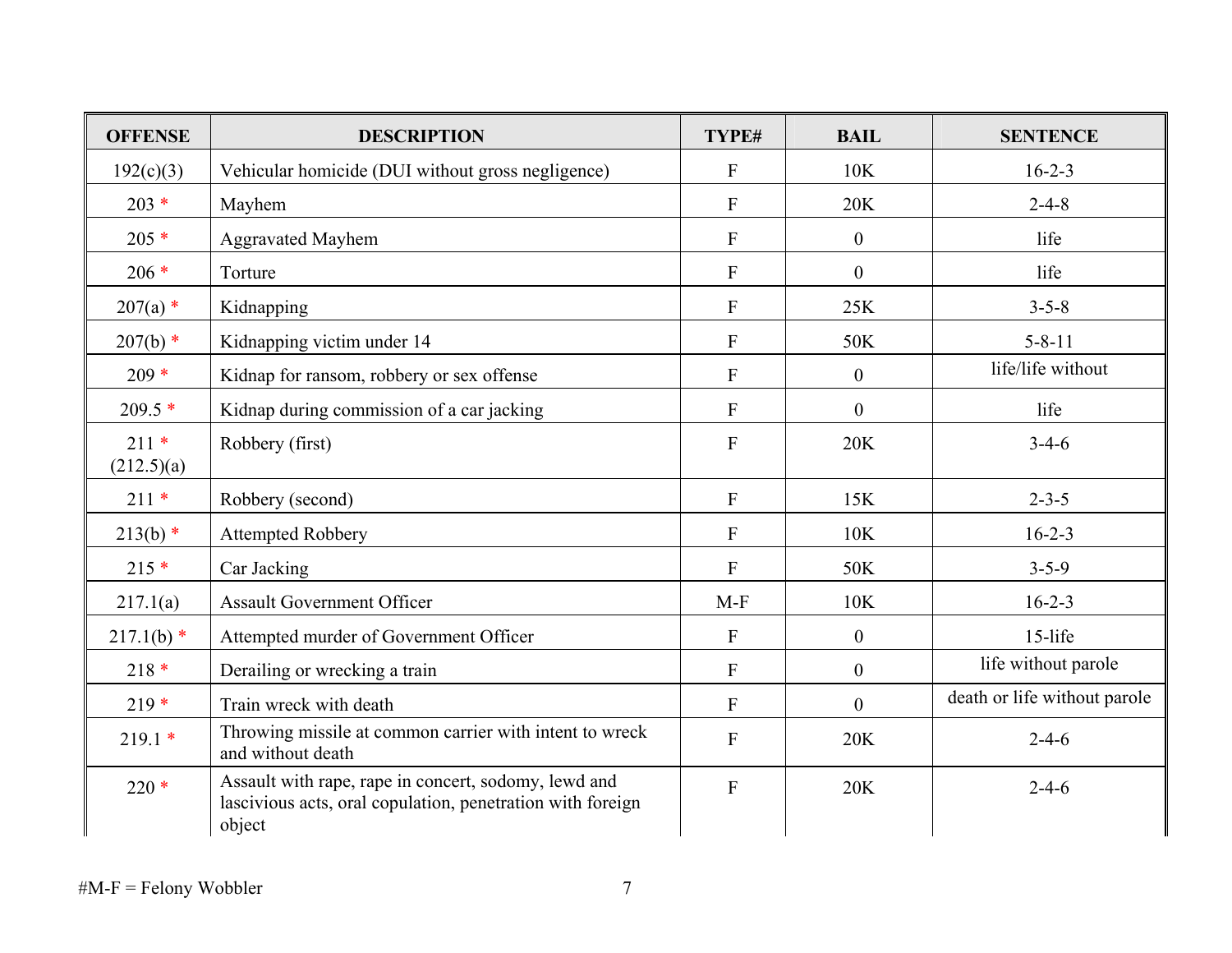| <b>OFFENSE</b>   | <b>DESCRIPTION</b>                                                             | TYPE#          | <b>BAIL</b> | <b>SENTENCE</b> |
|------------------|--------------------------------------------------------------------------------|----------------|-------------|-----------------|
| 222              | Administering Drugs to Aid Felony                                              | $\mathbf{F}$   | 10K         | $16 - 2 - 3$    |
| 226              | Dueling resulting in death                                                     | F              | 15K         | $2 - 3 - 4$     |
| 241              | Assault - Upon Peace Officer                                                   | $M-F$          | 10K         | $16 - 2 - 3$    |
| 243(c)           | Battery on police officer or firefighter etc. with injury                      | $M-F$          | 25K         | $16 - 2 - 3$    |
| 243(d)           | Battery against anyone with serious bodily injury                              | $M-F$          | 15K         | $2 - 3 - 4$     |
| 243.1            | Battery on a custodial officer                                                 | $\mathbf{F}$   | 10K         | $16 - 2 - 3$    |
| 243.4(a)(b)(c)   | <b>Sexual Battery</b>                                                          | $M-F$          | 30K         | $2 - 3 - 4$     |
| 243.7            | Battery against a juror with injury                                            | $M-F$          | 10K         | $16 - 2 - 3$    |
| $244 *$          | Assault with caustic chemical                                                  | $\mathbf{F}$   | 15K         | $2 - 3 - 4$     |
| 244.5(b)         | Assault with a stun gun or taser                                               | $M-F$          | 10K         | $16 - 2 - 3$    |
| 244.5(c)         | Assault with a stun gun or taser against police officer or<br>firefighter      | $M-F$          | 25K         | $2 - 3 - 4$     |
| $245(a)(1)(2)^*$ | Assault with a deadly weapon or firearm                                        | $M-F$          | 15K         | $2 - 3 - 4$     |
| $245(a)(3)$ *    | Assault with a machine gun                                                     | $\overline{F}$ | 100K        | $4 - 8 - 12$    |
| $245(b)$ *       | Assault with a semi-automatic rifle                                            | $\mathbf{F}$   | 50K         | $3 - 6 - 9$     |
| $245(c)$ *       | ADW on police officer or firefighter                                           | $\overline{F}$ | 30K         | $3 - 4 - 5$     |
| $245(d)(1)$ *    | Assault on police officer or firefighter with firearm                          | $\overline{F}$ | 50K         | $4 - 6 - 8$     |
| $245(d)(2)$ *    | Assault on police officer or firefighter with a semi-<br>automatic rifle       | $\mathbf{F}$   | 75K         | $5 - 7 - 9$     |
| $245(d)(3)$ *    | Assault on police officer or firefighter with machine gun or<br>assault weapon | $\overline{F}$ | 130K        | $6 - 9 - 12$    |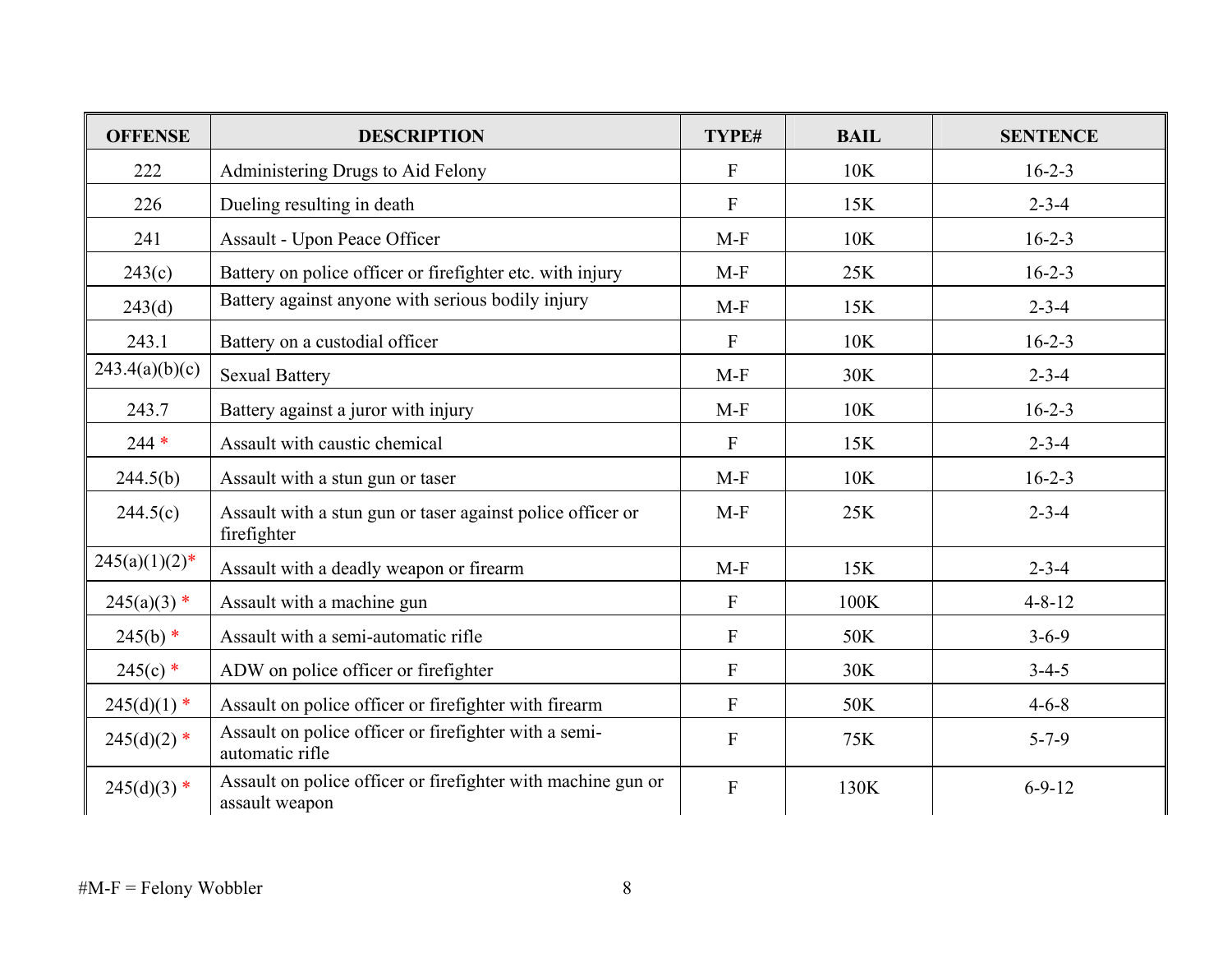| <b>OFFENSE</b>  | <b>DESCRIPTION</b>                                | TYPE#            | <b>BAIL</b>    | <b>SENTENCE</b> |
|-----------------|---------------------------------------------------|------------------|----------------|-----------------|
| 245.2           | ADW on public transit employee                    | $\overline{F}$   | 20K            | $3 - 4 - 5$     |
| 245.3           | ADW on custodial officer                          | $\overline{F}$   | 20K            | $3-4-5$         |
| $245.5(b)$ *    | Assault with firearm on school employee           | $M-F$            | 30K            | $4 - 6 - 8$     |
| 245.5(c)        | Assault on school employee with taser or stun gun | $M-F$            | 15K            | $2 - 3 - 4$     |
| $246*$          | Shoot inhabited dwelling                          | $M-F$            | 25K            | $3 - 5 - 7$     |
| 246             | Shoot inhabited car                               | $M-F$            | 25K            | $3-5-7$ -F)     |
| $261(a)1-(a)7*$ | Rape                                              | $\mathbf{F}$     | 60K            | $3 - 6 - 8$     |
| 261.5(c)        | Unlawful Sexual Intercourse                       | $\overline{F}$   | 10K            | $16 - 2 - 3$    |
| 261.5(d)        | Unlawful Sexual Intercourse with a minor          | $\mathbf{F}$     | 15K            | $2 - 3 - 4$     |
| $262 *$         | Spousal Rape                                      | $\mathbf{F}$     | 60K            | $3 - 6 - 8$     |
| $264.1*$        | Rape in Concert w/Force & Violence                | $\mathbf{F}$     | 35K            | $5 - 7 - 9$     |
| 266h            | Pimping                                           | $\overline{F}$   | 20K            | $3-4-6$         |
| 2661            | Pandering                                         | $\overline{F}$   | 20K            | $3-4-6$         |
| 266j            | Procurement of child                              | $\overline{F}$   | 30K            | $3 - 6 - 8$     |
| $269 *$         | Aggravated sexual assault of a child              | $\overline{F}$   | $\overline{0}$ | 15 to Life      |
| 273a(a)         | Child abuse or endangerment                       | $M-F$            | 20K            | $2 - 4 - 6$     |
| 273d            | Corporal injury of child                          | $M-F$            | 20K            | $2 - 4 - 6$     |
| $273.5*$        | Spouse Abuse                                      | $M-F$            | 30K            | $2 - 3 - 4$     |
| 278             | Child Stealing                                    | $\boldsymbol{F}$ | 15K            | $2 - 3 - 4$     |
| 285             | Incest                                            | $\boldsymbol{F}$ | 10K            | $16 - 2 - 3$    |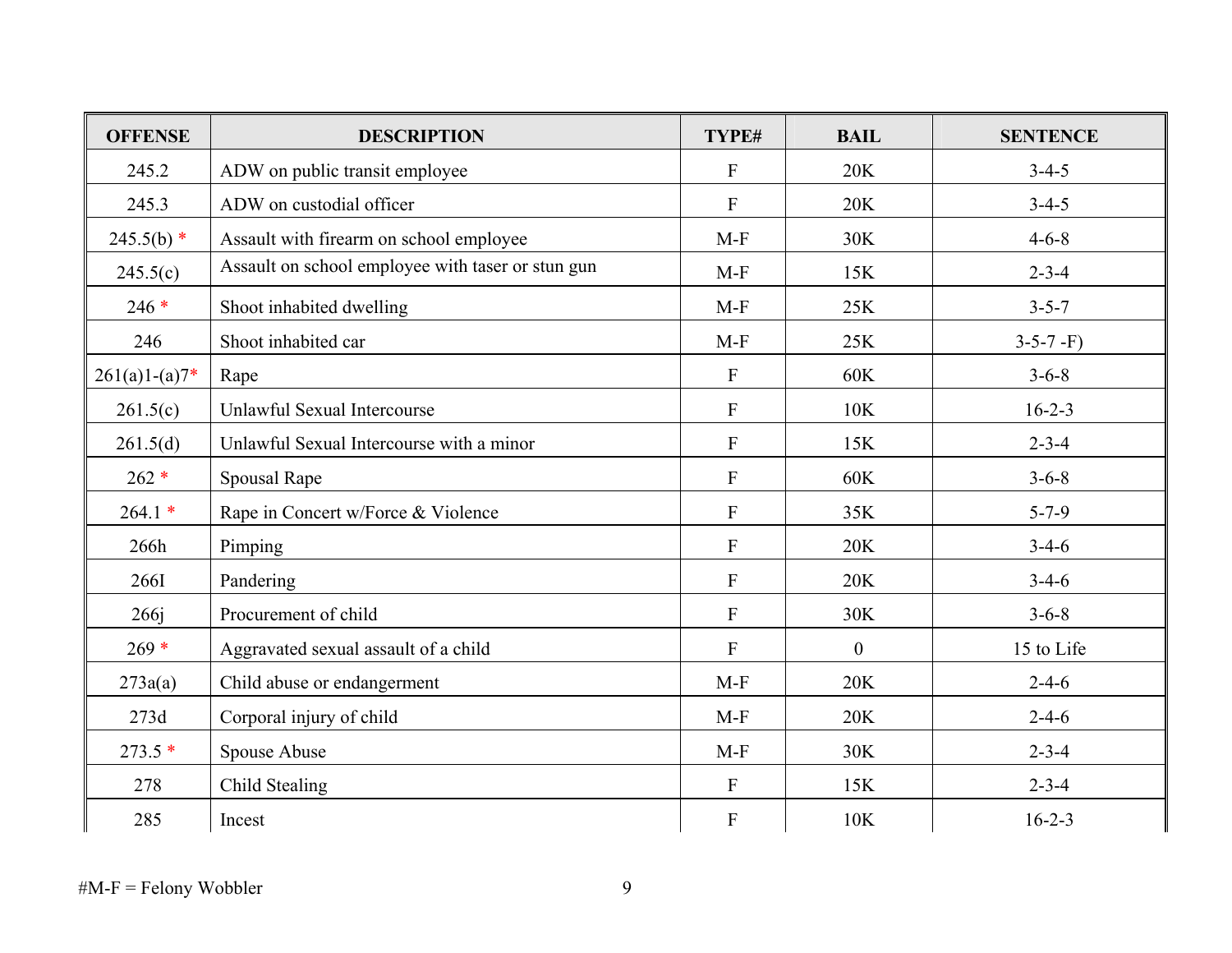| <b>OFFENSE</b>   | <b>DESCRIPTION</b>                                             | TYPE#                     | <b>BAIL</b> | <b>SENTENCE</b> |
|------------------|----------------------------------------------------------------|---------------------------|-------------|-----------------|
| 286(b)(1)        | Sodomy - If victim under 18                                    | F                         | 10K         | $16 - 2 - 3$    |
| 286(b)(2)        | Sodomy - If victim under 16 and defendant over 21              | $\mathbf{F}$              | 10K         | $16 - 2 - 3$    |
| $286(c)$ *       | Sodomy (force) under 14 and 10 years younger than<br>defendant | $\mathbf{F}$              | 60K         | $3 - 6 - 8$     |
| $286(d)$ *       | Sodomy in concert with force, violence or fear                 | $\mathbf{F}$              | 70K         | $5 - 7 - 9$     |
| $286(e)$ *       | Sodomy - If committed in S.P. or C.J.                          | $\mathbf{F}$              | 10K         | $16 - 2 - 3$    |
| $286(f)$ *       | Sodomy of unconscious victim                                   | $\boldsymbol{\mathrm{F}}$ | 30K         | $3 - 6 - 8$     |
| $286(g)$ *       | Sodomy of mentally incapable victim                            | $\mathbf{F}$              | 30K         | $3 - 6 - 8$     |
| $288(a) & (b) *$ | Lewd act with child                                            | $\mathbf{F}$              | 60K         | $3 - 6 - 8$     |
| $288a(b)(1)$ *   | Oral copulation - If victim under 18                           | $\boldsymbol{\mathrm{F}}$ | 10K         | $16 - 2 - 3$    |
| $288a(b)(2)$ *   | Oral copulation - If victim under 16 and defendant over 21     | $\mathbf{F}$              | 10K         | $16 - 2 - 3$    |
| $288a(c)$ *      | Oral copulation w/child under 14 or by force                   | $\mathbf{F}$              | 30K         | $3 - 6 - 8$     |
| $288a(d)$ *      | Same as $288a(c)$ but in concert                               | $\mathbf{F}$              | 70K         | $5 - 7 - 9$     |
| $288a(e)$ *      | Oral copulation - If committed in S.P. or C.J.                 | $\mathbf{F}$              | 10K         | $16 - 2 - 3$    |
| $288a(f)$ *      | Oral copulation - If committed unconscious of nature of act    | $\boldsymbol{\mathrm{F}}$ | 30K         | $3 - 6 - 8$     |
| $288.5*$         | Continued sexual abuse of child                                | ${\bf F}$                 | 120K        | $6 - 12 - 16$   |
| $289*$           | Penetration by foreign object by force                         | $\mathbf{F}$              | 60K         | $3 - 6 - 8$     |
| 311.2(b)         | Sale of obscene material depicting minors                      | ${\bf F}$                 | 15K         | $2 - 3 - 6$     |
| 311.4(b)         | Involving minor under 17 in obscene film or performance        | $\mathbf{F}$              | 30K         | $3 - 6 - 8$     |
| 311.10           | Advertising obscene material depicting minors under 18         | $M-F$                     | 15K         | $2 - 3 - 4$     |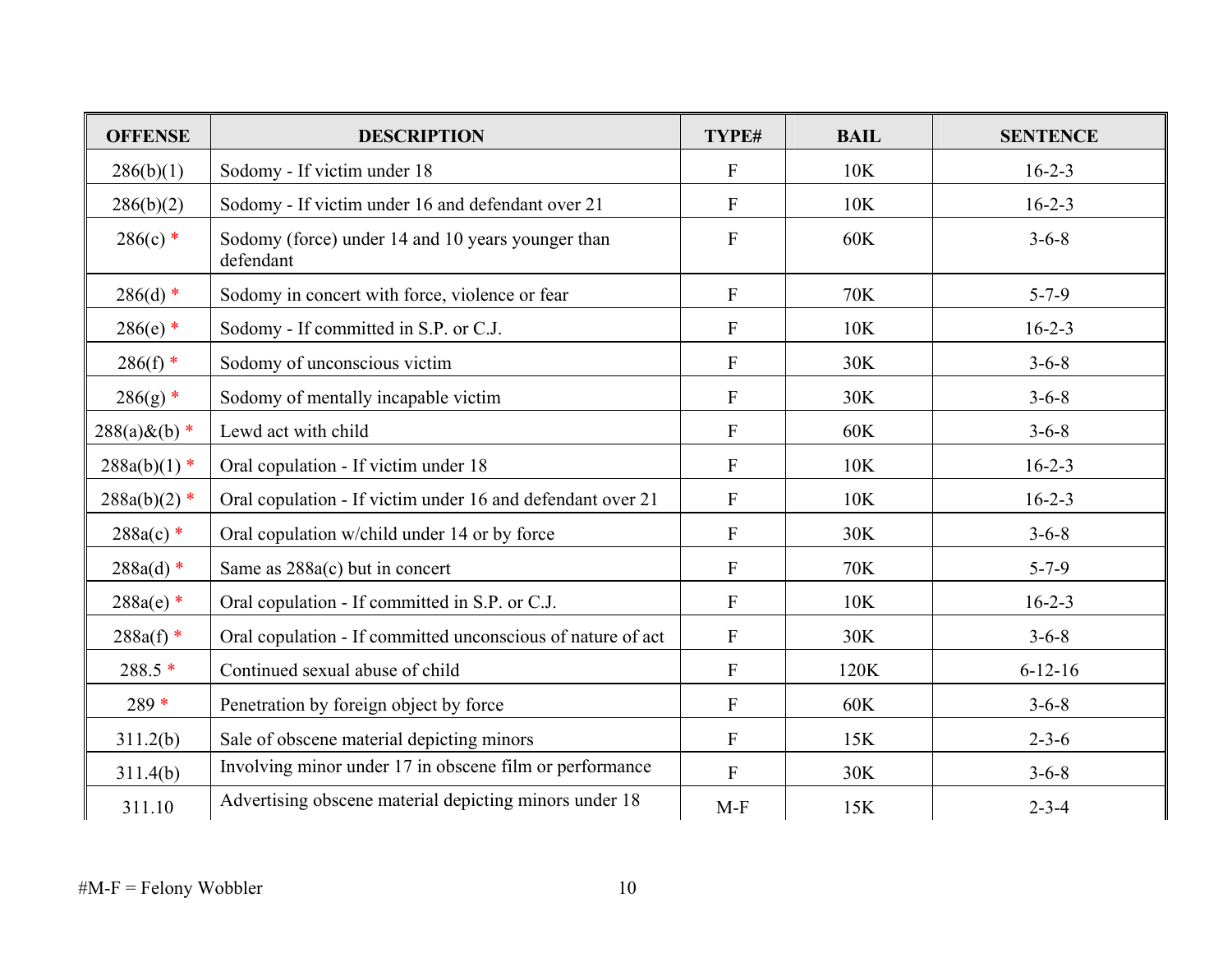| <b>OFFENSE</b>          | <b>DESCRIPTION</b>                                                                                                                       | TYPE#                     | <b>BAIL</b> | <b>SENTENCE</b> |
|-------------------------|------------------------------------------------------------------------------------------------------------------------------------------|---------------------------|-------------|-----------------|
| 311.11(b)               | Possession of matter depicting sexual conduct of child<br>under 14                                                                       | $\overline{F}$            | 20K         | $2 - 4 - 6$     |
| 314(1)                  | Indecent Exposure w/prior conviction of P.C. 288 or $314(1)$                                                                             | $\mathbf{F}$              | 10K         | $16 - 2 - 3$    |
| 337a                    | Bookmaking                                                                                                                               | $\mathbf{F}$              | 10K         | $16 - 2 - 3$    |
| 347(a)                  | Willful contamination of food, etc.                                                                                                      | $\mathbf{F}$              | 20K         | $2 - 4 - 5$     |
| 368                     | <b>Elder Abuse</b>                                                                                                                       | ${\bf F}$                 | 30K         | $2 - 3 - 4$     |
| 405b                    | Lynching                                                                                                                                 | $\boldsymbol{\mathrm{F}}$ | 15K         | $2 - 3 - 4$     |
| 417(c)                  | Threatening peace officer with firearm                                                                                                   | $\mathbf{F}$              | 25K         | $16 - 2 - 3$    |
| 417.1<br>417.3<br>417.6 | Threatening reserve officer by exhibiting weapon<br>Exhibiting of weapon by occupants of vehicle<br>Exhibiting weapon and inflicting GBI | $M-F$                     | 10K         | $16 - 2 - 3$    |
| 417.8                   | Exhibiting weapon at police officer with intent to resist                                                                                | $\overline{F}$            | 15K         | $2 - 3 - 4$     |
| $422 *$                 | <b>Terrorist Threats</b>                                                                                                                 | $M-F$                     | 20K         | $16 - 2 - 3$    |
| 422.7                   | Interference with Civil Rights                                                                                                           | $\mathbf{F}$              | 10K         | $16 - 2 - 3$    |
| 424                     | Embezzlement of Falsification of Accounts by Public<br>Officer                                                                           | $\overline{F}$            | 15K         | $2 - 3 - 4$     |
| $451(a)$ *              | Arson with GBI                                                                                                                           | $\overline{F}$            | 35K         | $5 - 7 - 9$     |
| $451(b)$ *              | Arson of inhabited structure                                                                                                             | $\mathbf{F}$              | 25K         | $3 - 5 - 8$     |
| $451(c)$ *              | Arson of structure or forest                                                                                                             | $\mathbf{F}$              | 20K         | $2 - 4 - 6$     |
| $451(d)$ *              | Arson, other property                                                                                                                    | $\mathbf{F}$              | 10K         | $16 - 2 - 3$    |
| 452(a)                  | Unlawful fire with GBI                                                                                                                   | $M-F$                     | 20K         | $2 - 4 - 6$     |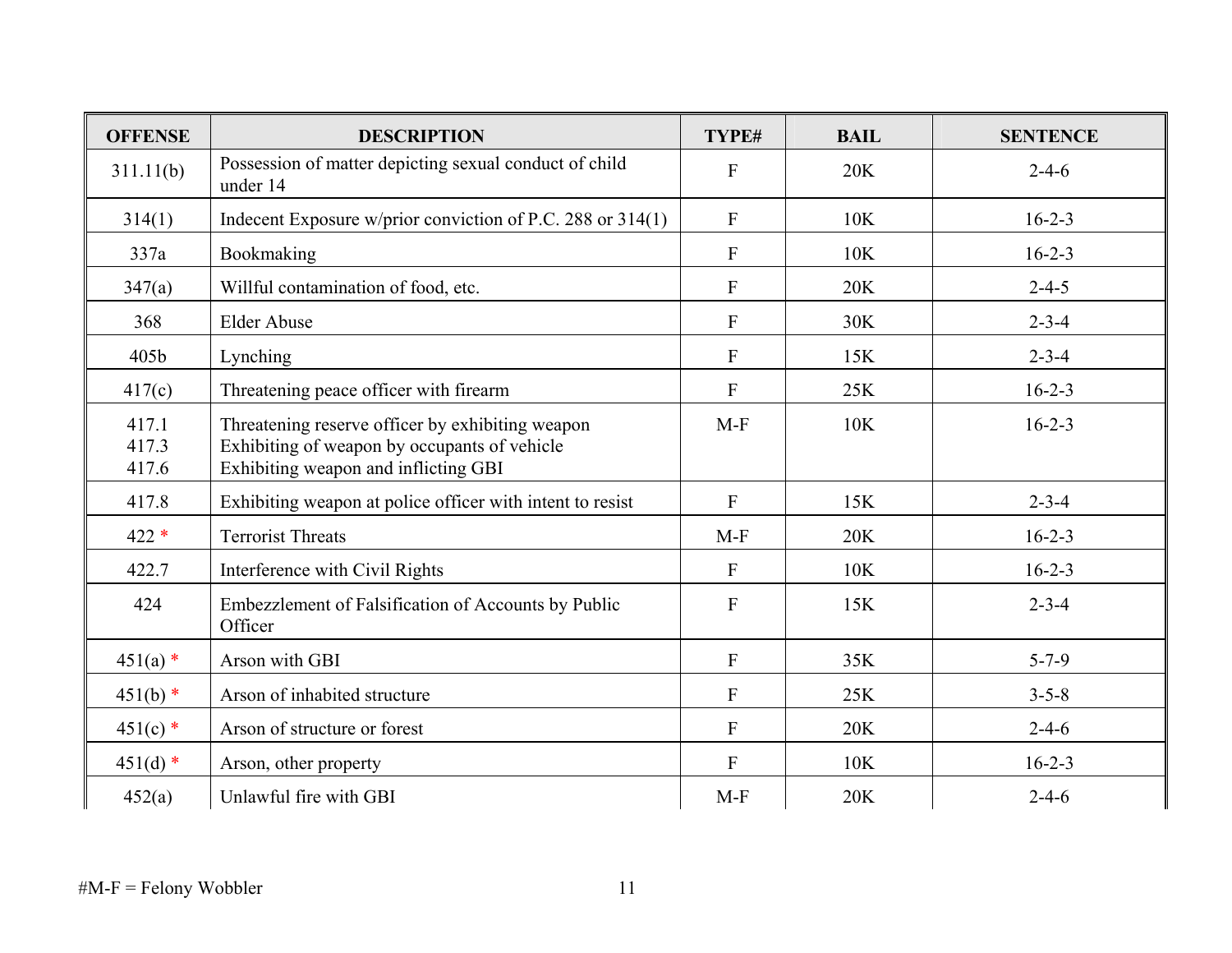| <b>OFFENSE</b> | <b>DESCRIPTION</b>                                                                                    | TYPE#            | <b>BAIL</b> | <b>SENTENCE</b> |
|----------------|-------------------------------------------------------------------------------------------------------|------------------|-------------|-----------------|
| 452(b)         | Unlawful fire of inhabited structure                                                                  | $M-F$            | 15K         | $2 - 3 - 4$     |
| 452(c)         | Recklessly Causing Fire, Structure or Forest Land                                                     | $\mathbf{F}$     | 10K         | $16 - 2 - 3$    |
| 453            | Possession fire bomb                                                                                  | $M-F$            | 10K         | $16 - 2 - 3$    |
| 454            | Burning within area of insurrection, disaster, etc.                                                   | $\mathbf{F}$     | 25K         | $3 - 5 - 7$     |
| $459*$         | Burglary-1st degree                                                                                   | $\mathbf{F}$     | 20K         | $2 - 4 - 6$     |
| 459            | Burglary - $2nd$ degree                                                                               | $M-F$            | 10K         | $16 - 2 - 3$    |
| 463            | Looting                                                                                               | $\mathbf{F}$     | 10K         | $16 - 2 - 3$    |
| 464            | Opening vault with explosives                                                                         | $\mathbf{F}$     | 25K         | $3 - 5 - 7$     |
| 470            | Forgery, Intent, Documents of Value, Counterfeiting Seal,<br><b>Uttering Falsification of Records</b> | $M-F$            | 10K         | $16 - 2 - 3$    |
| 470a           | Forgery or Counterfeiting Driver's License or I.D. Card                                               | $M-F$            | 10K         | $16 - 2 - 3$    |
| 470b           | Displaying or possessing forged Driver's License or I.D.<br>Card w/Intent to Accomplish a Forgery     | $M-F$            | 10K         | $16 - 2 - 3$    |
| 471            | Forgery, False Entries in Records Returns                                                             | $M-F$            | 10K         | $16 - 2 - 3$    |
| 472            | Forgery or Counterfeiting of Seals, Possession and<br>Concealment                                     | $M-F$            | 10K         | $16 - 2 - 3$    |
| 475            | Forged Bills or Notes, Possession or Receipt                                                          | $M-F$            | 10K         | $16 - 2 - 3$    |
| 476            | Fictitious Checks, Making Uttering                                                                    | $M-F$            | 10K         | $16 - 2 - 3$    |
| 476a           | <b>Checks NSF</b>                                                                                     | $M-F$            | 10K         | $16 - 2 - 3$    |
| 478,479,480    | Counterfeiting of Coin                                                                                | $\boldsymbol{F}$ | 15K         | $2 - 3 - 4$     |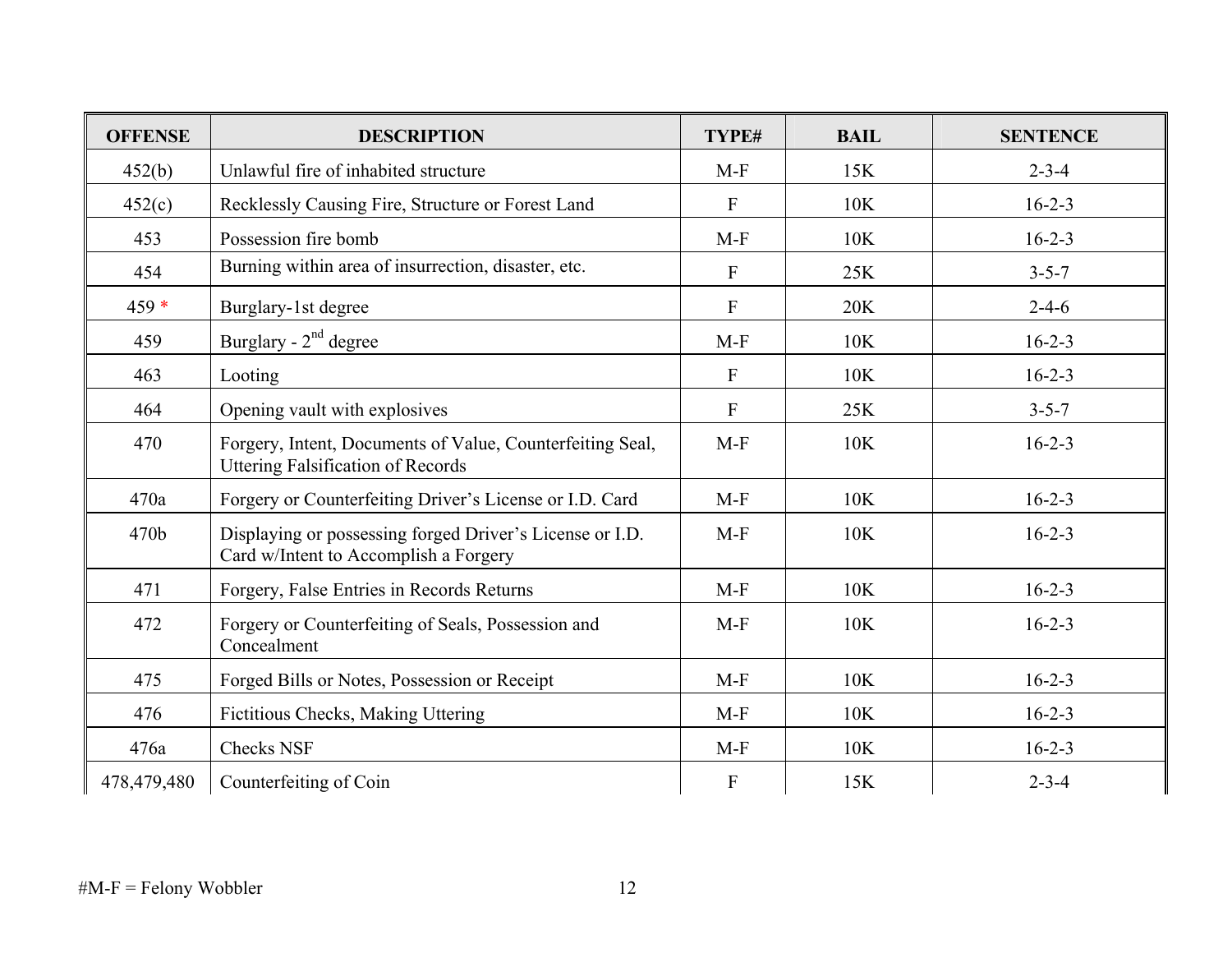| <b>OFFENSE</b> | <b>DESCRIPTION</b>                                                                                                                                                                            | TYPE#                     | <b>BAIL</b> | <b>SENTENCE</b> |
|----------------|-----------------------------------------------------------------------------------------------------------------------------------------------------------------------------------------------|---------------------------|-------------|-----------------|
| 484b           | Theft, Diversion of money received for services, labor,<br>material, etc. If amount diverted exceed \$1,000.                                                                                  | $M-F$                     | 10K         | $16 - 2 - 3$    |
| 484c           | Embezzlement of funds for construction                                                                                                                                                        | $M-F$                     | 10K         | $16 - 2 - 3$    |
| 484e(b)        | Credit cards, 4 or more acquired in violation of P.C. 484(c)<br>in 12-month period                                                                                                            | $M-F$                     | 10K         | $16 - 2 - 3$    |
| 484f(a)        | Credit card, make card purporting to be                                                                                                                                                       | $M-F$                     | 10K         | $16 - 2 - 3$    |
| 484f(b)        | Credit Card, sign false name                                                                                                                                                                  | $M-F$                     | 10K         | $16 - 2 - 3$    |
| 484g           | Credit Card obtained in violation of P.C. 484(e) or forged<br>card, used for obtaining anything of value - If value of<br>goods, etc. received exceeds \$400 in consecutive 6-month<br>period | $M-F$                     | 10K         | $16 - 2 - 3$    |
| 484h           | Credit card, fraudulent - merchant furnishing goods with<br>knowledge of - If payment received exceeds \$400 in<br>consecutive 6-month period                                                 | $M-F$                     | 10K         | $16 - 2 - 3$    |
| 484i(b)        | Credit card equipment, possession without consent of issuer                                                                                                                                   | $M-F$                     | 10K         | $16 - 2 - 3$    |
| 487            | <b>Grand Theft</b>                                                                                                                                                                            | $M-F$                     | 10K         | $16 - 2 - 3$    |
| 496            | Receiving stolen property if value more than \$400                                                                                                                                            | $M-F$                     | 10K         | $16 - 2 - 3$    |
| 502            | <b>Computer Fraud</b>                                                                                                                                                                         | $M-F$                     | 10K         | $16 - 2 - 3$    |
| 504            | Embezzlement, misappropriation by public officers                                                                                                                                             | $\mathbf{F}$              | 10K         | $16 - 2 - 3$    |
| 514            | Embezzlement of defalcation of public funds                                                                                                                                                   | $\mathbf{F}$              | 10K         | $16 - 2 - 3$    |
| 520            | Extortion                                                                                                                                                                                     | $\mathbf{F}$              | 15K         | $2 - 3 - 4$     |
| 550            | Filing Fraudulent Insurance Claim                                                                                                                                                             | $\boldsymbol{\mathrm{F}}$ | 15K         | $2 - 3 - 5$     |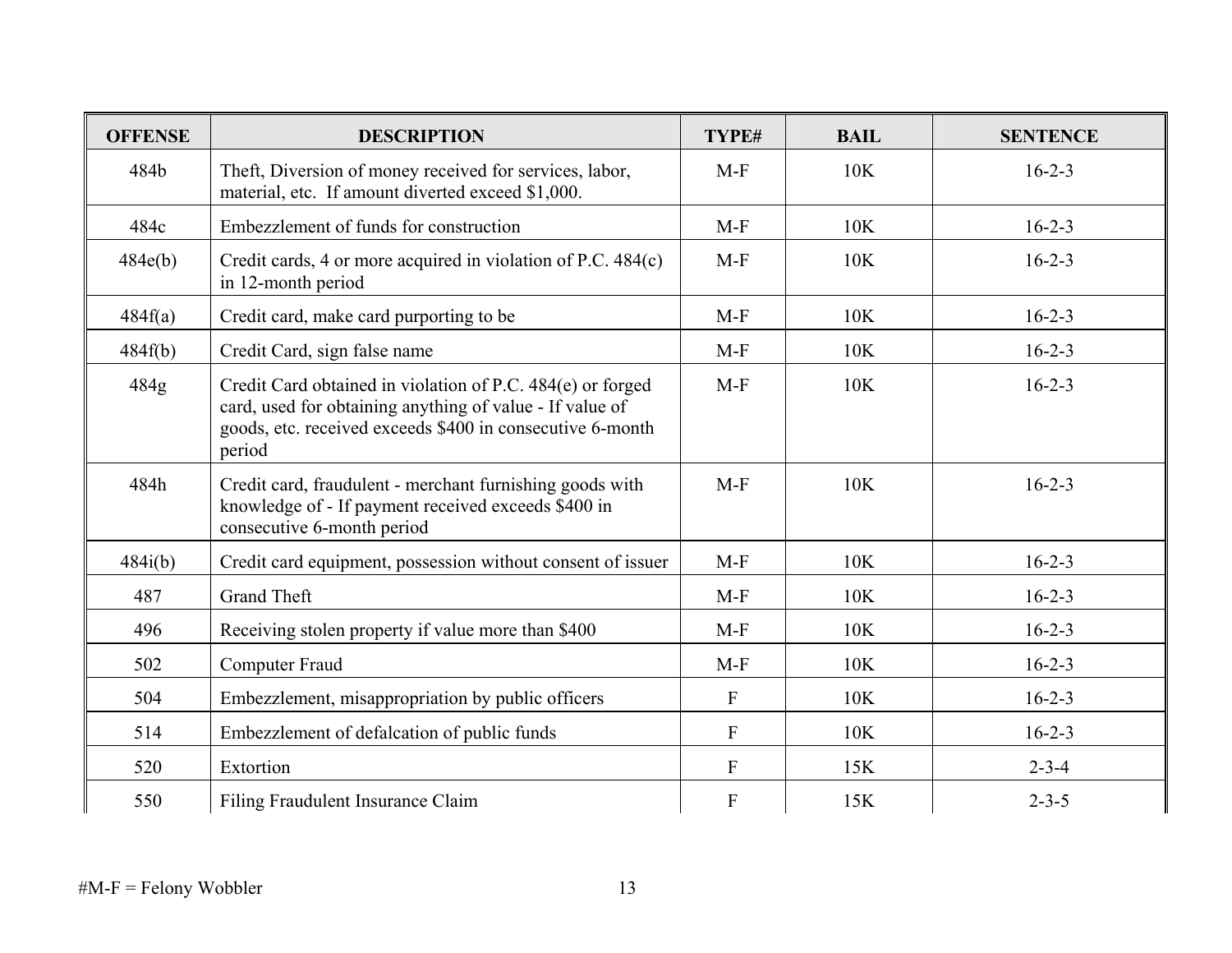| <b>OFFENSE</b>  | <b>DESCRIPTION</b>                               | TYPE#          | <b>BAIL</b>      | <b>SENTENCE</b> |
|-----------------|--------------------------------------------------|----------------|------------------|-----------------|
| 594(b)(1)       | Vandalism of \$50,000 or more                    | $M-F$          | 10K              | $16 - 2 - 3$    |
| 594.3           | Vandalism of place of worship                    | $M-F$          | 10K              | $16 - 2 - 3$    |
| 626.9(a)        | Bring or possess loaded firearm on school ground | $\mathbf{F}$   | 15K              | $2 - 3 - 4$     |
| $646.9(a)*(**)$ | Stalking                                         | $M-F$          | 20K              | $16 - 2 - 3$    |
| $646.9(b)*(**)$ | Stalking in violation of restraining order       | $\mathbf{F}$   | <b>80K</b>       | $2 - 3 - 4$     |
| $646.9(c)*(**)$ | Stalking with prior felony conviction            | $\mathbf{F}$   | <b>80K</b>       | $2 - 3 - 4$     |
| 653f(a)         | Solicitation to commit crime                     | $\mathbf{F}$   | 10K              | $16 - 2 - 3$    |
| 653f(b)         | Solicitation to commit murder                    | $\mathbf{F}$   | 30K              | $3 - 6 - 9$     |
| 653f(c)         | Solicitation to commit crime                     | $\mathbf{F}$   | 20K              | $2 - 3 - 4$     |
| 4500 *          | ADW--lifer                                       | $\overline{F}$ | $\boldsymbol{0}$ | 9-life          |
| 4501            | Assault with deadly weapon by prison inmate      | $\overline{F}$ | 15K              | $2 - 3 - 4$     |
| 4501.5          | Battery on non-inmate by prison inmate           | $\overline{F}$ | 15K              | $2 - 3 - 4$     |
| 4502            | Possession of deadly weapon by prison inmate     | $\overline{F}$ | 15K              | $2 - 3 - 4$     |
| 4532            | Escape by force or violence                      | $\overline{F}$ | 20K              | $2 - 4 - 6$     |
| 4573            | Bringing contraband into custodial facility      | $\mathbf{F}$   | 15K              | $2 - 3 - 4$     |
| 4573.6          | Possession of drugs in custody                   | ${\bf F}$      | 15K              | $2 - 3 - 4$     |
| 4574            | Smuggling weapon into jail or prison             | $\mathbf{F}$   | 15K              | $2 - 3 - 4$     |
| 11413           | Terrorizing by arson                             | $\mathbf{F}$   | 25K              | $3 - 5 - 7$     |
| 12020           | Possession of certain firearm                    | $M-F$          | 10K              | $16 - 2 - 3$    |
| 12021           | Possession firearm--ex-con or narcotic addict    | $M-F$          | 10K              | $16 - 2 - 3$    |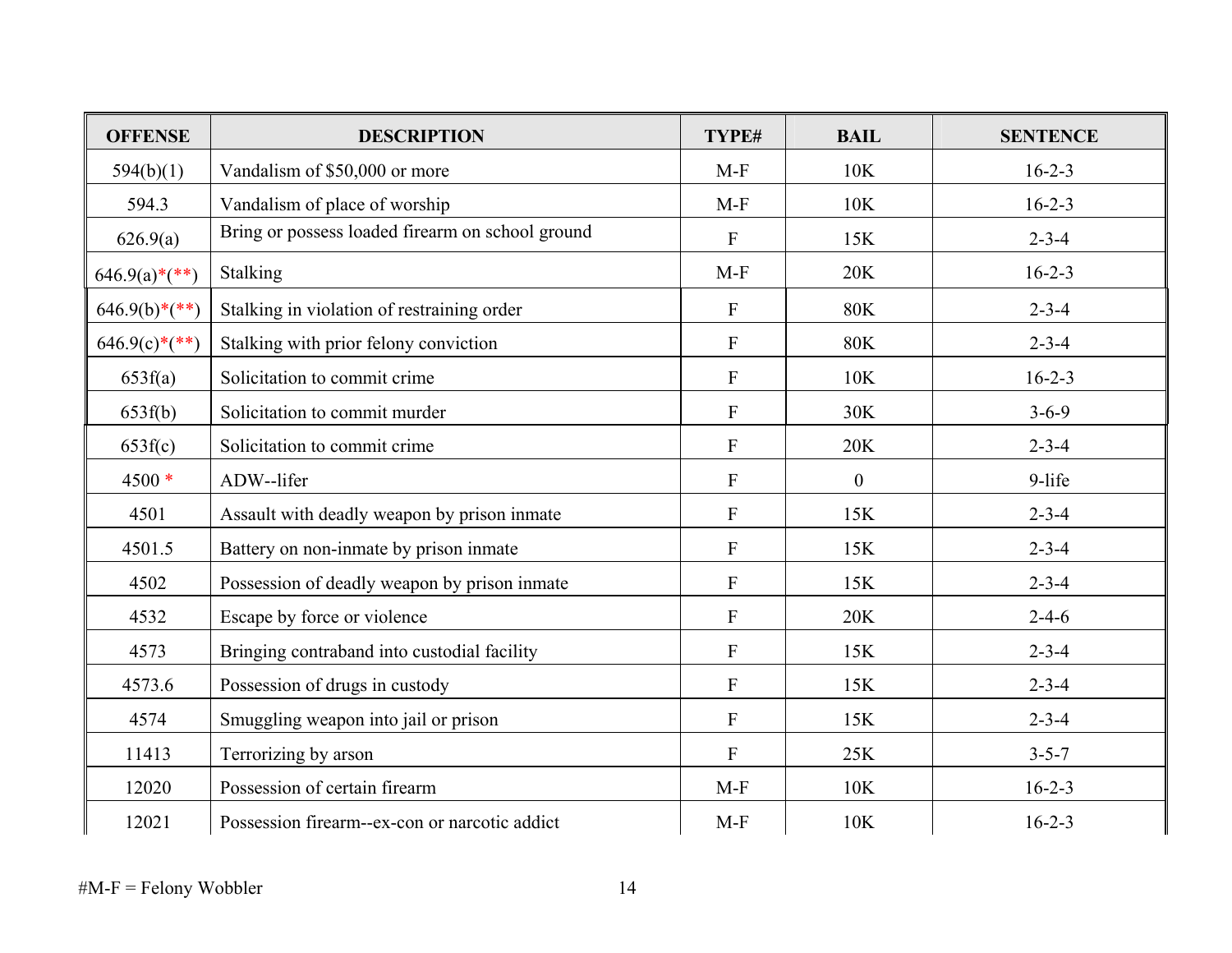| <b>OFFENSE</b> | <b>DESCRIPTION</b>                                                     | TYPE#                     | <b>BAIL</b> | <b>SENTENCE</b>                       |
|----------------|------------------------------------------------------------------------|---------------------------|-------------|---------------------------------------|
| 12025          | Possession with prior 12025                                            | $M-F$                     | 10K         | $16 - 2 - 3$                          |
| 12034(c)       | Personally shooting from motor vehicle                                 | $\mathbf{F}$              | 25K         | $3 - 5 - 7$                           |
| 12202(a)       | Possession of Machine Gun                                              | $\mathbf{F}$              | 75K         | $16 - 2 - 3$                          |
| 12202(b)       | Manufacture\Conversion to Machine Gun                                  | $M-F$                     | 100K        | $16 - 2 - 3$                          |
| 12220          | Possession Machine Gun                                                 | $M-F$                     | 100K        | $16 - 2 - 3$                          |
| 12280(a)       | Manufacture, transportation, or sale of assault weapon                 | $\mathbf{F}$              | 50K         | $4 - 6 - 8$                           |
| 12303          | Possession of destructive device                                       | $M-F$                     | 10K         | $16 - 2 - 3$                          |
| 12303.1        | Carrying or placement in vehicle                                       | $\mathbf{F}$              | 20K         | $2 - 4 - 6$                           |
| 12303.2        | Possession in/near public places                                       | $\mathbf{F}$              | 20K         | $2 - 4 - 6$                           |
| 12303.3        | Possession intent to injure or destroy property                        | $\mathbf{F}$              | 50K         | $3 - 5 - 7$                           |
| 12303.6        | Sale or transportation                                                 | $\mathbf{F}$              | 15K         | $2 - 3 - 4$                           |
| $12308*$       | Exploding destructive device with intent to murder                     | $\mathbf{F}$              | 50K         | $5 - 7 - 9$                           |
| $12309*$       | Willfully & maliciously explodes causing bodily injury                 | $\mathbf{F}$              | 75K         | $5 - 7 - 9$                           |
| $12310(a)$ *   | Willfully & maliciously explodes causing death                         | $\mathbf{F}$              | $\theta$    | Life without possibility of<br>parole |
| $12310(b)$ *   | Explosion of destructive device which causes mayhem or<br>great injury | $\mathbf{F}$              | $\theta$    | Life                                  |
| 12312          | Possess material with intent to make explosives                        | $\boldsymbol{\mathrm{F}}$ | 15K         | $2 - 3 - 4$                           |
| 12370          | Felon with body armor                                                  | $\boldsymbol{\mathrm{F}}$ | 10K         | $16 - 2 - 3$                          |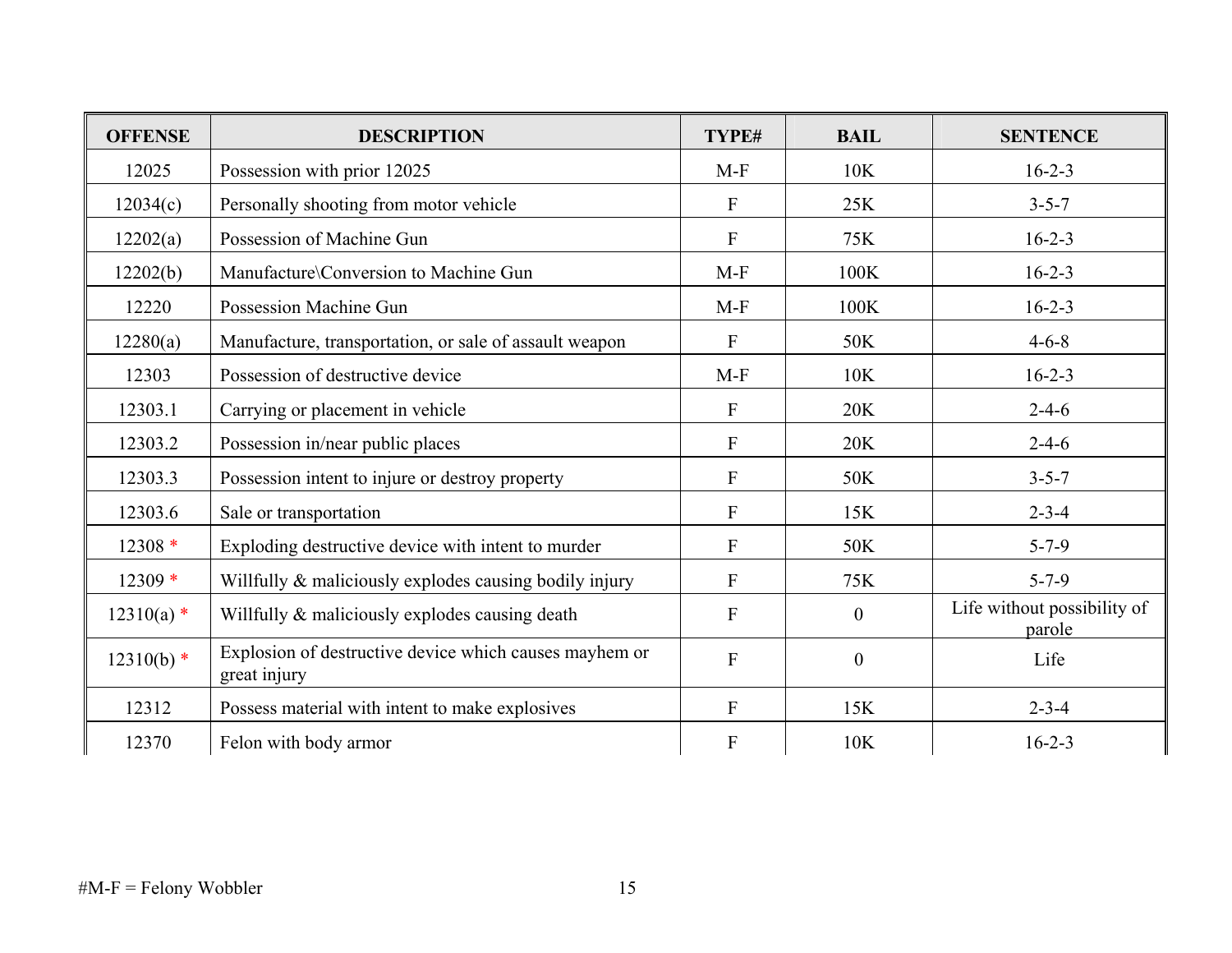| TENCE<br>DIDTIAN<br>лг<br>JESC<br>.<br>лтэг<br>ww<br>юв | <b>FEBR</b><br>/DF#<br>L I L# | <b>BAIL</b> | <b>ITREALOR</b><br>5 I |
|---------------------------------------------------------|-------------------------------|-------------|------------------------|
|---------------------------------------------------------|-------------------------------|-------------|------------------------|

#### **HEALTH AND SAFETY CODE**

| 11054-11058 | Controlled substances defined: Schedules I, II, III, IV, V                                                                                           |                |     |              |
|-------------|------------------------------------------------------------------------------------------------------------------------------------------------------|----------------|-----|--------------|
| 11350       | Illegal possession of certain specific or classified controlled<br>substance                                                                         | $\mathbf{F}$   | 10K | $16 - 2 - 3$ |
| 11351       | Possession for Sale                                                                                                                                  | $\mathbf{F}$   | 15K | $2 - 3 - 4$  |
| 11351.5     | Possession for sale/cocaine base                                                                                                                     | $\mathbf{F}$   | 20K | $3-4-5$      |
| 11352       | Sale                                                                                                                                                 | $\mathbf{F}$   | 20K | $3 - 4 - 5$  |
| $11353*$    | Soliciting minor for drug traffic                                                                                                                    | $\mathbf{F}$   | 25K | $3 - 5 - 7$  |
| 11353.5     | Preparing controlled substance for sale on school ground,<br>etc.                                                                                    | $\overline{F}$ | 35K | $5 - 7 - 9$  |
| 11355       | Sale or furnishing substance falsely represented as<br>controlled substance, with respect to certain specific or<br>classified controlled substances | $M-F$          | 10K | $16 - 2 - 3$ |
| 11357(a)    | Marijuana possession - concentrated cannabis                                                                                                         | $M-F$          | 10K | $16 - 2 - 3$ |
| 11358       | Marijuana Cultivate, Process                                                                                                                         | $M-F$          | 10K | $16 - 2 - 3$ |
| 11359       | Marijuana Possession for sale                                                                                                                        | $\mathbf{F}$   | 10K | $16 - 2 - 3$ |
| 11360       | Sale Marijuana                                                                                                                                       | $\mathbf{F}$   | 15K | $2 - 3 - 4$  |
| 11361       | Employment of minor for certain Marijuana activities                                                                                                 | $\mathbf{F}$   | 25K | $3 - 5 - 7$  |
| 11363       | Peyote cultivating, processing                                                                                                                       | $\mathbf{F}$   | 10K | $16 - 2 - 3$ |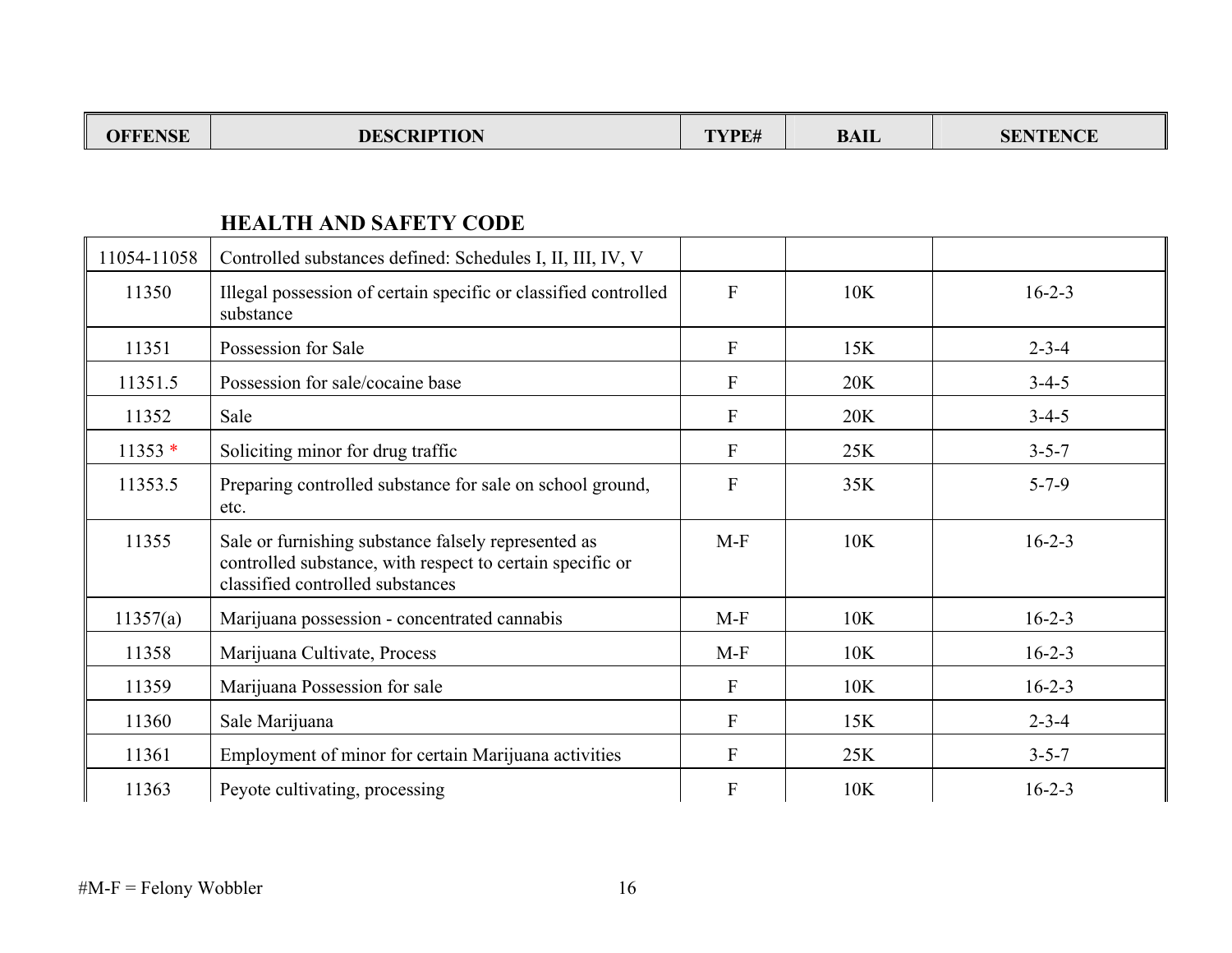| <b>OFFENSE</b> | <b>DESCRIPTION</b>                                                                                     | TYPE#          | <b>BAIL</b> | <b>SENTENCE</b> |
|----------------|--------------------------------------------------------------------------------------------------------|----------------|-------------|-----------------|
| 11366          | Maintaining place for selling, giving, using of certain<br>specific or classified controlled substance | $\mathbf{F}$   | 10K         | $16 - 2 - 3$    |
| 11366.5(b)     | Rent building or room and allow fortification to suppress<br>entry                                     | $\overline{F}$ | 15K         | $2 - 3 - 4$     |
| 11366.6        | Use of location designed to suppress entry in order to sell<br>controlled substance                    | $\mathbf{F}$   | 20K         | $3 - 4 - 5$     |
| 11368          | Narcotic drug: forging, altering prescription                                                          | $\mathbf{F}$   | 10K         | $16 - 2 - 3$    |
| 11370.1        | Possession of drugs while armed                                                                        | $\mathbf{F}$   | 15K         | $2 - 3 - 4$     |
|                |                                                                                                        |                |             |                 |
| 11377          | Possession of controlled substances                                                                    | $\mathbf{F}$   | 10K         | $16 - 2 - 3$    |
| 11378          | Possession drugs for sale                                                                              | $\mathbf{F}$   | 15K         | $16 - 2 - 3$    |
| 11378.5        | Possession PCP for sale                                                                                | $\mathbf{F}$   | 20K         | $3 - 4 - 5$     |
| 11379          | Sale of drugs                                                                                          | $\mathbf{F}$   | 20K         | $2 - 3 - 4$     |
| 11379.5        | Sale of PCP                                                                                            | $\mathbf{F}$   | 25K         | $3-4-5$         |
| 11379.6        | Manufacture certain drugs                                                                              | $\mathbf{F}$   | 50K         | $3 - 5 - 7$     |

#### **INSURANCE CODE**

| 1871.4 | Misrepresentation in worker's comp. claim   |  | $2 - 3 - 5$ |
|--------|---------------------------------------------|--|-------------|
| ! 1760 | Premium Fraud; misrep. to insurance company |  | $2 - 3 - 5$ |
| 1880   | Premium Fraud; misrep. to State Comp. Fund  |  | $2 - 3 - 5$ |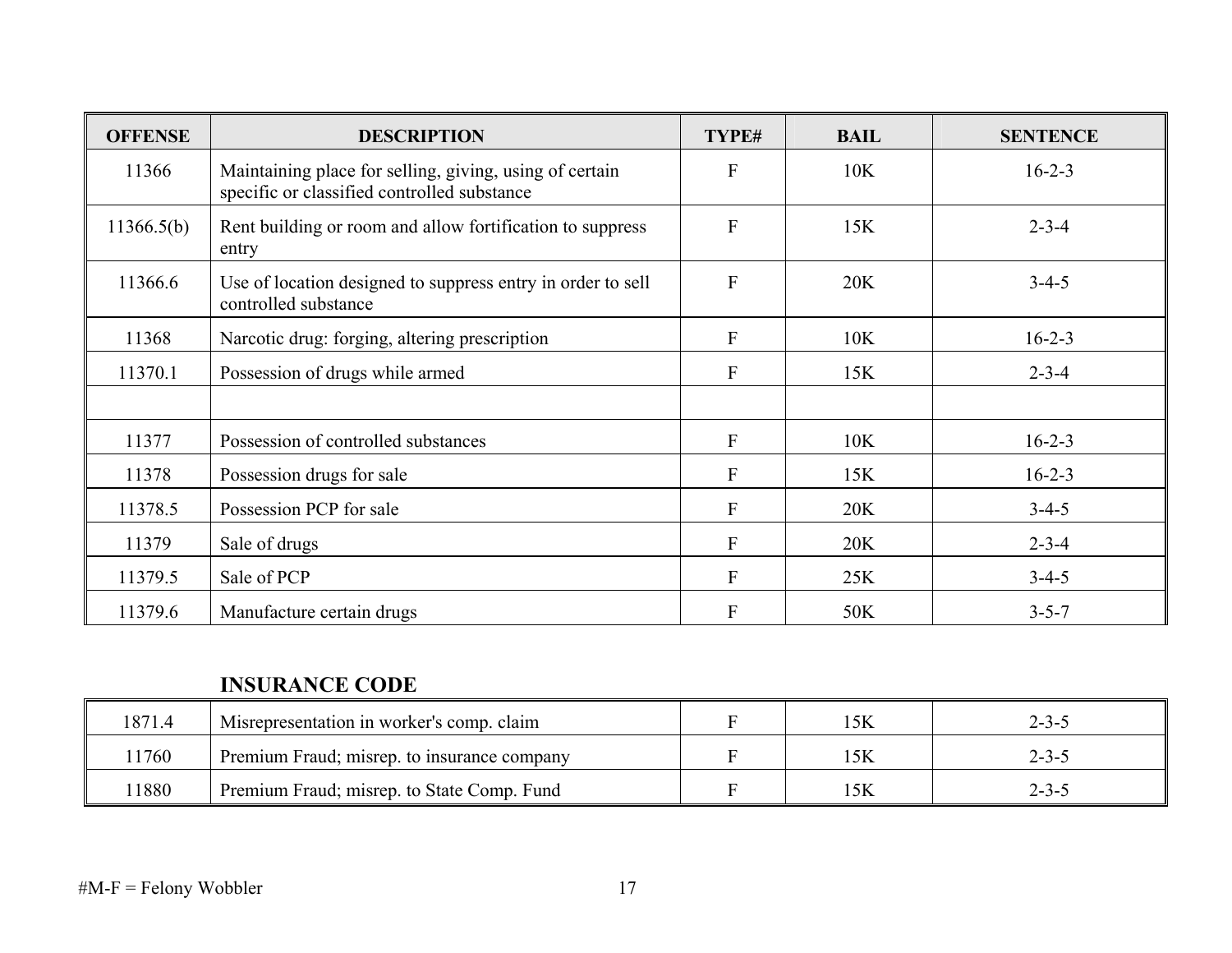| <b>VEHICLE CODE</b> |  |
|---------------------|--|
|                     |  |

| $23152(a) - 23175$ | DUI with three priors                                             | $M-F$ | 10K | $16 - 2 - 3$ |
|--------------------|-------------------------------------------------------------------|-------|-----|--------------|
| 23153-23180        | DUI with injury or death                                          | $M-F$ | 20K | $16 - 2 - 3$ |
| 2800.2             | Fleeing police officer, willful or wanton disregard for<br>safety | $M-F$ | 20K | $16 - 2 - 3$ |
| 2800.3             | Willful flight causing death or serious bodily injury             |       | 20K | $3 - 4 - 5$  |
| 10851              | Driving Car Without Consent                                       |       | 10K | $16 - 2 - 3$ |

# **CLAUSES**

| <b>Section</b>      | <b>Description</b>                                                                                            | <b>Bail</b> | <b>Sentence</b>  |
|---------------------|---------------------------------------------------------------------------------------------------------------|-------------|------------------|
|                     | Note: for any clause increasing punishment not otherwise listed, bail = sentence (midterm) x 5K (minimum 10K) |             |                  |
|                     | <b>PENAL CODE</b>                                                                                             |             |                  |
| 186.22(b)(1)<br>(A) | Felony conviction associated with criminal conduct by gang<br>member                                          | 15K         | Additional 2-3-4 |
| 186.22(b)(1)<br>(B) | Serious felony as defined in subdivision (c) of Section 1192.7                                                | 25K         | 5 years          |
| 186.22(b)(1)<br>(C) | Violent felony, as defined in subdivision $(c)$ of Section 667.5                                              | 50K         | 10 years         |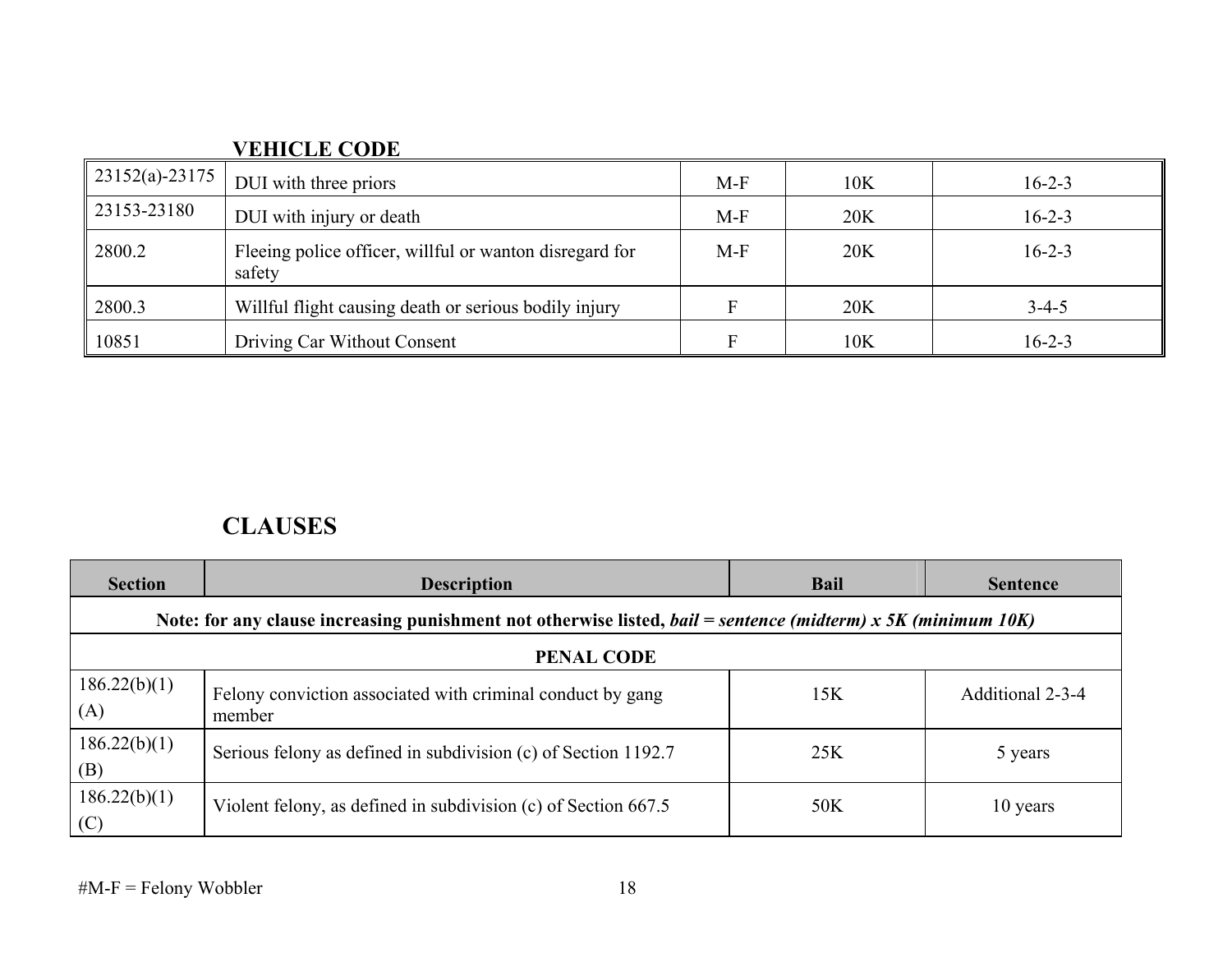| <b>Section</b> | <b>Description</b>                                             | <b>Bail</b>    | <b>Sentence</b> |
|----------------|----------------------------------------------------------------|----------------|-----------------|
| 368(b)(2)      | Elder/dependant abuse w/GBI                                    | 50K            | $2 - 3 - 4$     |
| 368(b)(3)      | Elder/dependant abuse w/death                                  | 50K            | $5 - 7$         |
| 422.75         | Committing felony hate crime (a) or (b)                        | 10K            | $1 - 2 - 3$     |
| 422.75(c)      | Acting in concert to commit hate crime                         | 15K            | $2 - 3 - 4$     |
| 667.61(d)      | Committing specified sex offense under designated circ.        | $\mathbf{0}$   | 15-life         |
| 667.61(e)      | Committing specified sex offense under designated circ.        | $\overline{0}$ | 25-life         |
| 1203(k)        | Committing serious or violent felony while on felony probation | 50K            | No probation    |
| 1203.06        | Personally using firearm in specified offenses                 | 50K            | No probation    |
| 1203.07        | Weight clause (drug offenses)                                  | 50K            | No probation    |
| 1203.075       | Personally inflicting GBI in specified offenses                | 50K            | No probation    |
| 1203.085       | On parole — serious or violent felony                          | 50K            | No probation    |
| 12022(a)(1)    | Armed with firearm                                             | 10K            |                 |
| 12022(a)(2)    | Armed with assault weapon or machine gun                       | 25K            | 3               |
| 12022(b)(1)    | Personal use of deadly weapon                                  | 10K            | $\mathbf{1}$    |
| 12022(b)(2)    | Personal use of deadly weapon in carjacking                    | 10K            | $1 - 2 - 3$     |
| 12022(c)       | Personally armed w/ firearm in drug offense                    | 20K            | $3 - 4 - 5$     |
| 12022(d)       | Aiding/abetting principal armed in drug offense                | 10K            | $1 - 2 - 3$     |
| 12022.1        | Committing felony while on bail/OR                             | 10K            | $\overline{2}$  |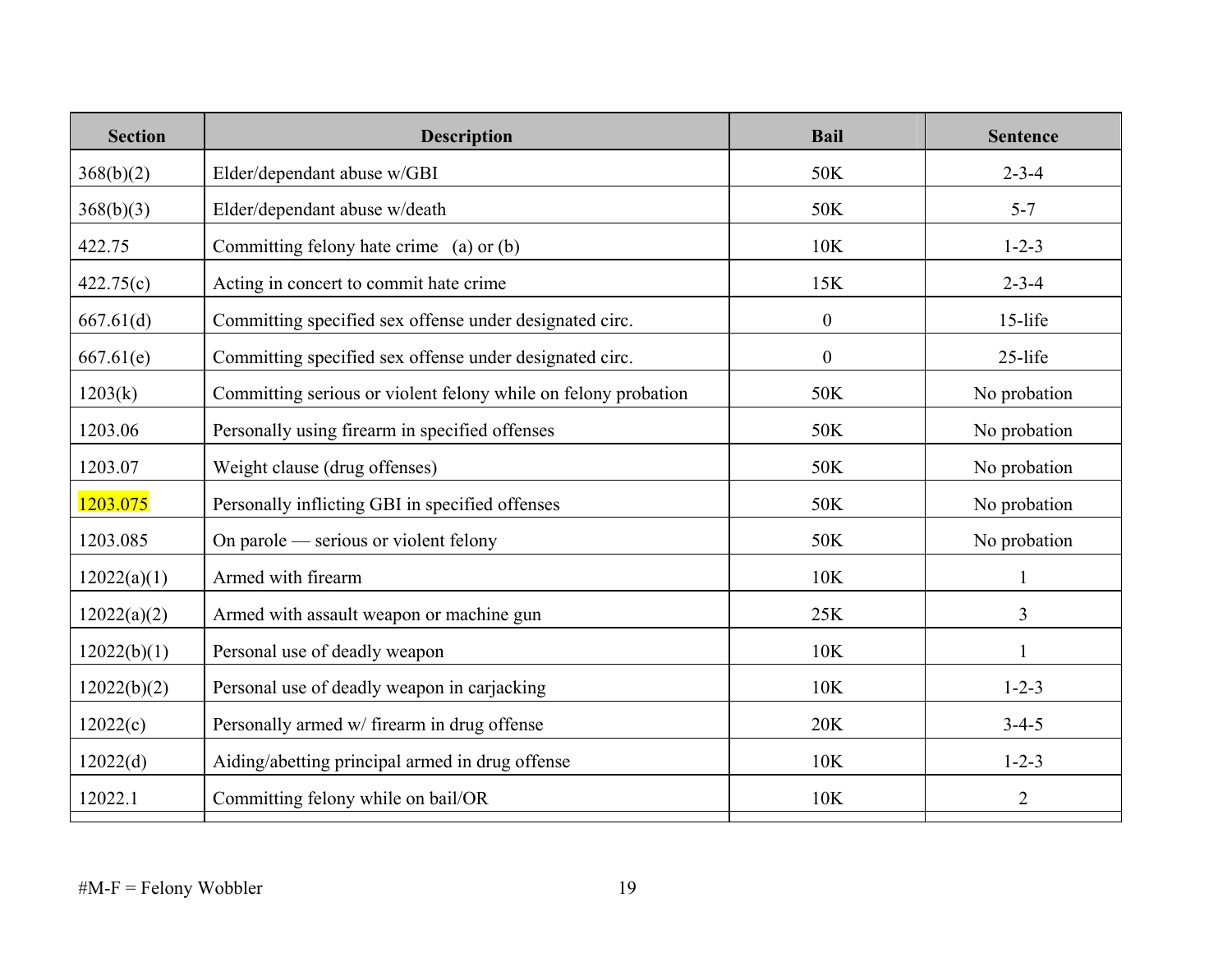| <b>Section</b> | <b>Description</b>                                          | <b>Bail</b>      | <b>Sentence</b> |
|----------------|-------------------------------------------------------------|------------------|-----------------|
| 12022.2(a)     | Armed w/firearm & possessing metal-piercing ammo            | 20K              | $3-4-10$        |
| 12022.2(b)     | Wearing bulletproof vest during violent felony              | 10K              | $1 - 2 - 5$     |
| 12022.3(a)     | Using firearm/deadly weapon in sex offense                  | 50K              | $3-4-10$        |
| 12022.3(b)     | Armed with firearm/deadly weapon in sex offense             | 10K              | $1 - 2 - 5$     |
| 12022.4        | Supplying firearm for commission of felony                  | 10K              | $1 - 2 - 3$     |
| 12022.5(a)(1)  | Personally using firearm                                    | 20K              | $3-4-10$        |
| 12022.5(a)(2)  | Personally using firearm in carjacking                      | 25K              | $4 - 5 - 10$    |
| 12022.5(b)(1)  | Discharging firearm at occupied vehicle w/GBI or death      | 50K              | $5 - 6 - 10$    |
| 12022.5(b)(2)  | Personally using assault weapon or machine gun              | 50K              | $5 - 6 - 10$    |
| 12022.5(c)     | Personally using firearm in drug offense                    | <b>20K</b>       | $3-4-10$        |
| 12022.53(b)    | Personally using firearm in designated felony               | 50K              | 10              |
| 12022.53(c)    | Discharging firearm during designated felony                | 100K             | 20              |
| 12022.53(d)    | Discharging firearm w/GBI or death during designated felony | $\boldsymbol{0}$ | 25-life         |
| 12022.55       | Discharging firearm from vehicle causing GBI or death       | 50K              | $5 - 6 - 10$    |
| 12022.6(a)(1)  | Property loss/damage over \$50,000                          | 10K              | 1               |
| 12022.6(a)(2)  | Property loss/damage over \$150,000                         | 10K              | $\overline{2}$  |
| 12022.6(a)(3)  | Property loss/damage over \$1,000,000                       | 15K              | 3               |
| 12022.6(a)(4)  | Property loss/damage over \$2,500,000                       | 20K              | $\overline{4}$  |
| 12022.7(a)     | Personally inflicting GBI                                   | 50K              | $\overline{3}$  |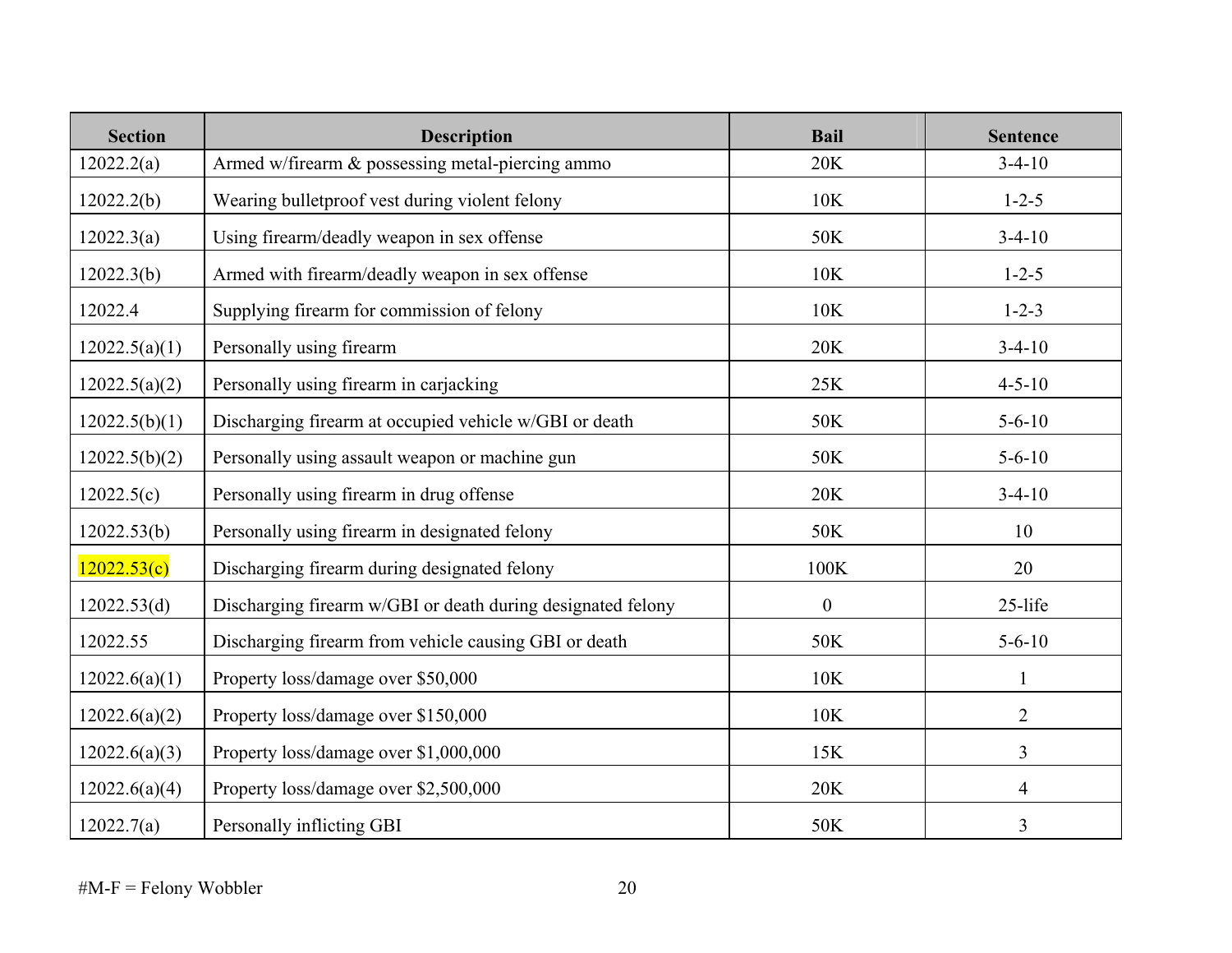| <b>Section</b> | <b>Description</b>                                         | <b>Bail</b> | <b>Sentence</b> |
|----------------|------------------------------------------------------------|-------------|-----------------|
| 12022.8        | Inflicting GBI in sex offense                              | 50K         |                 |
| 12022.85       | Committing sex offense while knowingly carrying AIDS virus | 5K          |                 |

#### **HEALTH & SAFETY CODE**

| 25K                              | $3 - 4 - 5$          |
|----------------------------------|----------------------|
| 15K<br>25K<br>50K<br>75K<br>100K | 10<br>15<br>20<br>25 |
|                                  | 125K                 |